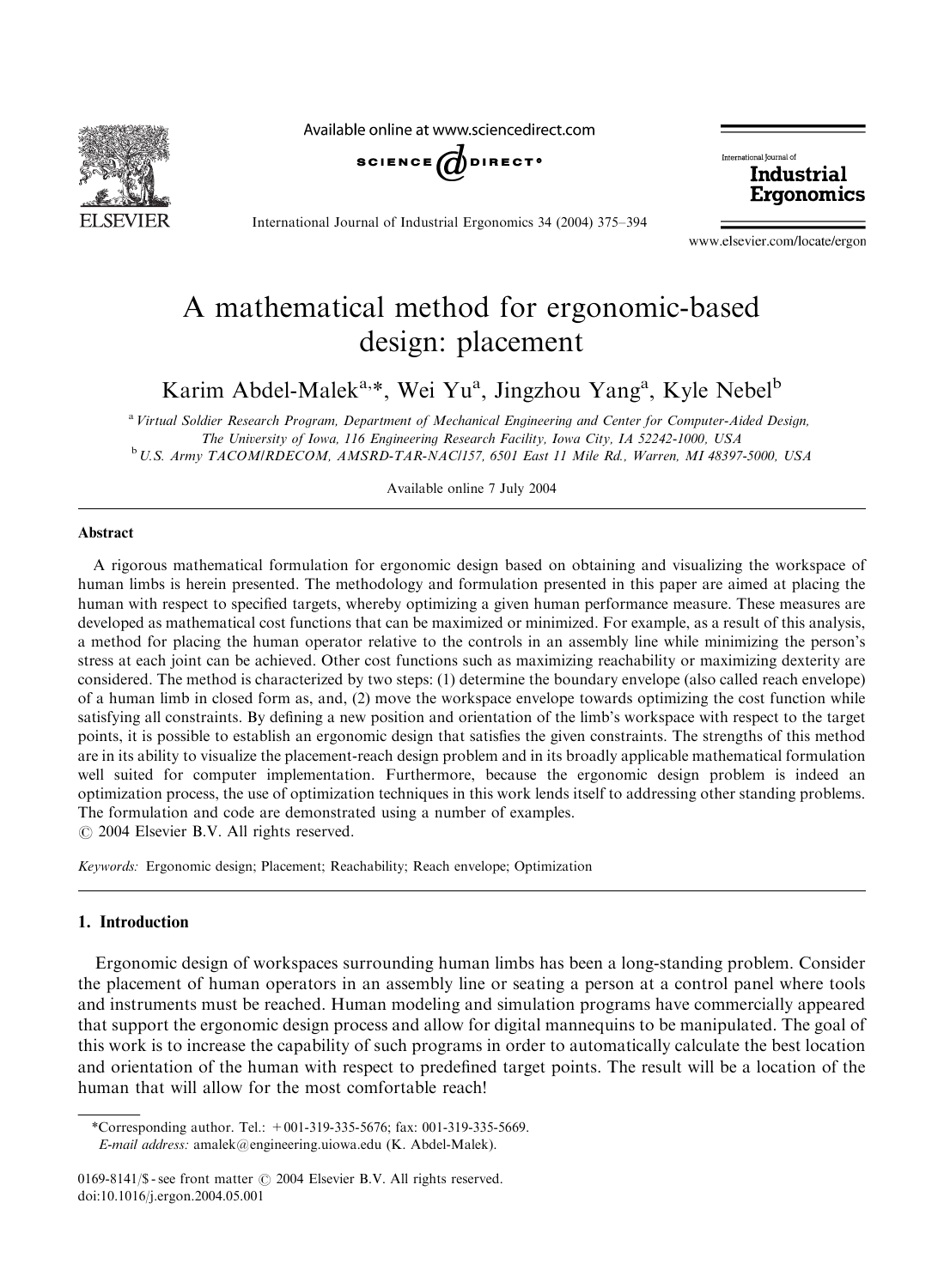We propose a general numerical approach for the design of an environment wherein a number of points to be reached (called target points) are specified and where a mathematical method is developed to position and orient the limb's origin (e.g., the torso if the arm is considered). Used iteratively, the method presents an effective mathematically based approach to ergonomic design. Because of its analytic nature, visualization of the limb's reach envelope and placement are readily made available to the designer and are well suited for computer implementation.

Thus far, the idea of introducing a mathematical model for ergonomic modeling of human motion was unforeseeable. For example, a method for the determination of ergonomic parameters that relate people to objects in space was proposed by [Costa et al. \(1997\)](#page-19-0). The authors state that mathematical models of human movements are complex to define and hard to solve and suggest the use of Artificial intelligence in Neural Systems (ANS) as an approach to the problem. Indeed, collection of data for simulation of human movement has been done by many researchers [\(Ciungradi et al., 1998\)](#page-19-0), but there has never been a fundamental approach for optimizing the placement of a human operator. Furthermore, the study of human motion has led designers to produce ergonomic-based workstations, by addressing work postures, work height; adjustable chairs; foot/hand use; gravity; momentum within normal work area [\(Konz, 1990\)](#page-19-0), all in an experimental manner, which is costly and is difficult to use in a design scenario (i.e., difficult to implement optimization methods for design). The proposed work will provide a viable venue to address such issues.

The torso and upper extremities have been modeled as four-link systems consisting of trunk, upper arm, lower arm, and hand, being regarded as a redundant manipulator with a total of eight degrees of freedom (DOF) ([Jung et al., 1992;](#page-19-0) [Jung and Park, 1994;](#page-19-0) [Jung and Kee, 1996\)](#page-19-0). The authors stated that inverse kinematics were used for solving the system and that the joint range availability was used as a performance function in order to guarantee local optimality [\(Jung and Park, 1994](#page-19-0)). Inverse kinematics is an expression given to the mathematics used in calculating joint variables given the position and orientation of the endlink (e.g., hand). While inverse kinematics of an eight DOF system is not only difficult to obtain, but is also not reliable because of the many redundant solutions that may arise. Indeed, the concept of inverse kinematics in reachability analysis and ergonomic design should only be considered for non-redundant systems. Before defining the problem, we introduce terms that are necessary for this discussion.

- 1. Specified point  $(s_n)$ : a point embedded into the limb (e.g., the tip of a finger) whose motion will be tracked (Fig. 1a).
- 2. Target points  $(p_i)$ : are points defined in space and are to be touched by the specified point on the human limb as shown in Fig. 1a.



Fig. 1. (a) The point  $s_p$ , BCS, WCS, and target points. (b) The workspace envelope of the arm.

<span id="page-1-0"></span>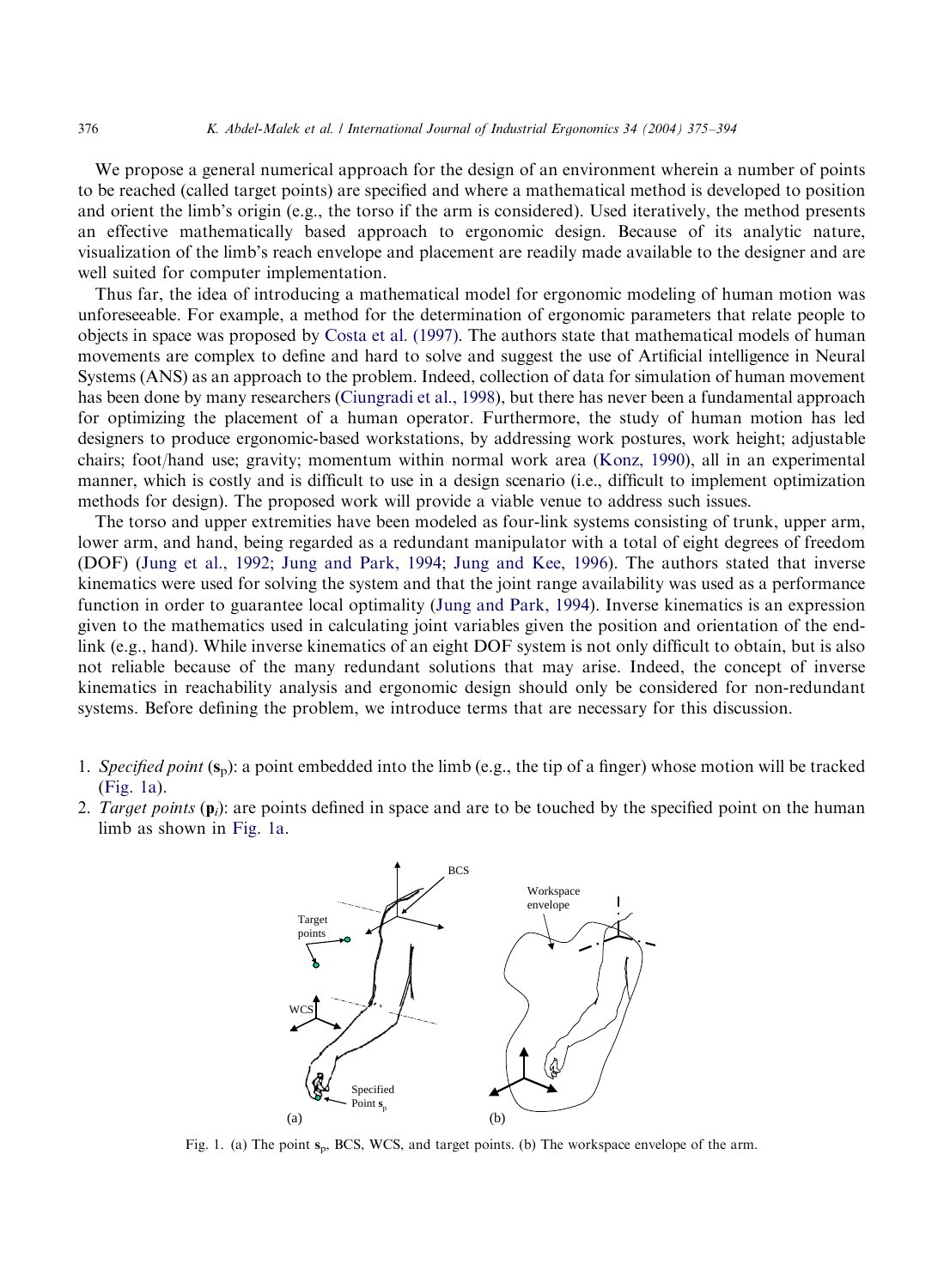- 3. Base coordinate system (BCS): is the first coordinate system in a series of consecutively numbered triads [\(Fig. 1a\)](#page-1-0). The goal is to place the BCS such that the limbwill satisfy the given constraints (e.g. reach all points, or maximize a given function).
- 4. World coordinate system (WCS): is a fixed invariant global coordinate system.
- 5. Workspace envelope: is an envelope that encloses the totality of points that can be touched by the specified point  $s_p$  on the limb [also called the *Reach Envelope* ([Molenbroek, 1998](#page-19-0))].
- 6. Drive the workspace: is an expression used to characterize impelling (causing a motion) of the workspace to minimize/maximize a cost function and will be used throughout this work to denote the repositioning and reorienting of the human.
- 7. Cost function: an objective function used in the optimization.

# 2. Problem definition

The reader must remember that this formulation is implemented in computer code and is intended for use by a designer to ergonomically place a human with respect to target points (e.g., handles, levers, gauges, etc.). Given a set of target points, a cost function, and a complete definition of an extremity (e.g., dimensions and ranges of motion of an arm), it is required to place the human with respect to these target points in such a way that the given cost function is optimized. This cost function characterizes human performance measures such as reachability, dexterity, stress, effort, discomfort, or potential energy. In this work, we will focus on reachability and stress at joints.

We present a mathematical formulation based on the following steps:

- (1) Locate the target points  $p_i$  (e.g., instruments/devices/levers) at specific positions in 3D space (each target point is defined by a triplet- $xyz$ ).
- (2) Identify the workspace of the limb. The workspace is characterized by a number of surface patches on the boundary envelope.
- (3) Define a suitable cost function. Depending on the intended application, an appropriate cost function can be defined such as maximizing the reachability to all points, maximizing the dexterity at a target point, or minimizing the effort needed to move from one point to another.
- (4) Numerically position and orient the workspace envelope to reach a configuration where all target points are inside the workspace while optimizing the given cost function. This step will guarantee that all target points (instruments/devices/levers) can be reached. The cost function is used here to drive (move, push, or impel) the workspace envelope.

In the following section, we will establish mathematical constraints whereby the ergonomic design problem will be formulated as a numerical optimization problem. Constraints that assure the inclusion of the target points inside the limb's workspace are necessary. The goal is to pose the problem in a manner that can be addressed using well-established mature optimization techniques but yet that does not need to compute the inverse kinematics of the limb. Inverse kinematics for limb models of high number of DOF are very difficult to achieve. The general algorithm for ergonomic design using the proposed cost functions is presented in [Fig. 2](#page-3-0), where w denotes the six generalized coordinates (explained in detail below) that will be used to track the location of the placement.

# 3. Delineating the envelope of the limb's workspace

In previous work applied to robotic manipulators ([Abdel-Malek and Yeh, 1997\)](#page-19-0), we have introduced a method for delineating surface patches that define the exact reach envelope of a kinematic chain in closed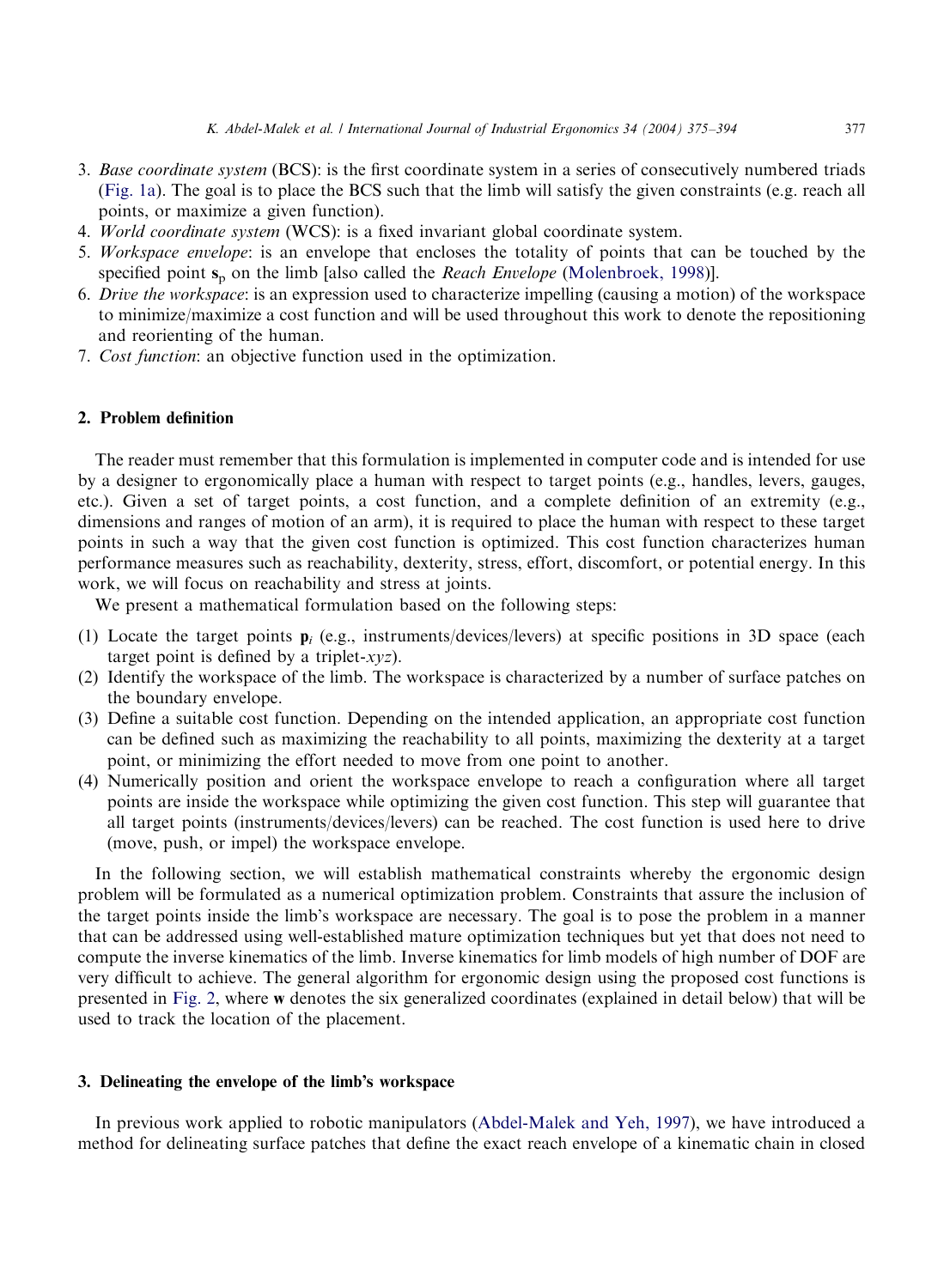<span id="page-3-0"></span>

Fig. 2. Algorithm for ergonomic design.

form. In this section, we review this method, apply the methodology to human extremities, and define the needed surface patches.

Consider, for example, a specified point  $s_p$  on the tip of a finger as shown in [Fig. 3.](#page-4-0) The position vector generated by this point with respect to the BCS for an arm represented by  $n$ -DOF is expressed by

$$
\mathbf{\Phi}(\mathbf{q}) = [x(\mathbf{q}) \ \ y(\mathbf{q}) \ \ z(\mathbf{q})]^{\mathrm{T}}, \tag{1}
$$

where  $\mathbf{q} = [q_1, q_2, ..., q_n]^\text{T} \in \mathbb{R}^n$  are the joint variables and  $\Phi(\mathbf{q})$  characterizes the vector set of all points that belong to the workspace (i.e., the volume touched by  $s_p$ ) and shown in [Fig. 3](#page-4-0).

In order to take into consideration the ranges of motion of each joint usually given in terms of an inequality constraint as

$$
q_i^{\mathrm{L}} \leqslant q_i \leqslant q_i^{\mathrm{U}},\tag{2}
$$

we convert the joint ranges expressed by the inequalities of Eq. (2) to equalities, where the vector of joints variables is now a  $\mathbf{q} = \mathbf{q}(\lambda)$ , where  $\lambda = [\lambda_1, \dots, \lambda_n]^T$  are the new variables such that (see Appendix A for the parameterization)

$$
\Phi = \Phi(q(\lambda)).\tag{3}
$$

This analysis was first demonstrated for the visualization of the workspace of robot manipulators [\(Abdel-](#page-19-0)[Malek and Yeh, 1997;](#page-19-0) [Abdel-Malek et al., 1999\)](#page-19-0). Surfaces enveloping the workspace are analytically determined by studying the  $(3 \times n)$  Jacobian matrix (from the German Mathematician Jacobi), which represents the differentiation of  $\Phi$  with respect to q as

$$
\mathbf{\Phi}_{\mathbf{q}} = [\partial \Phi_i / \partial q_j], \quad i = 1, ..., 3 \text{ and } j = 1, ..., n,
$$
\n(4)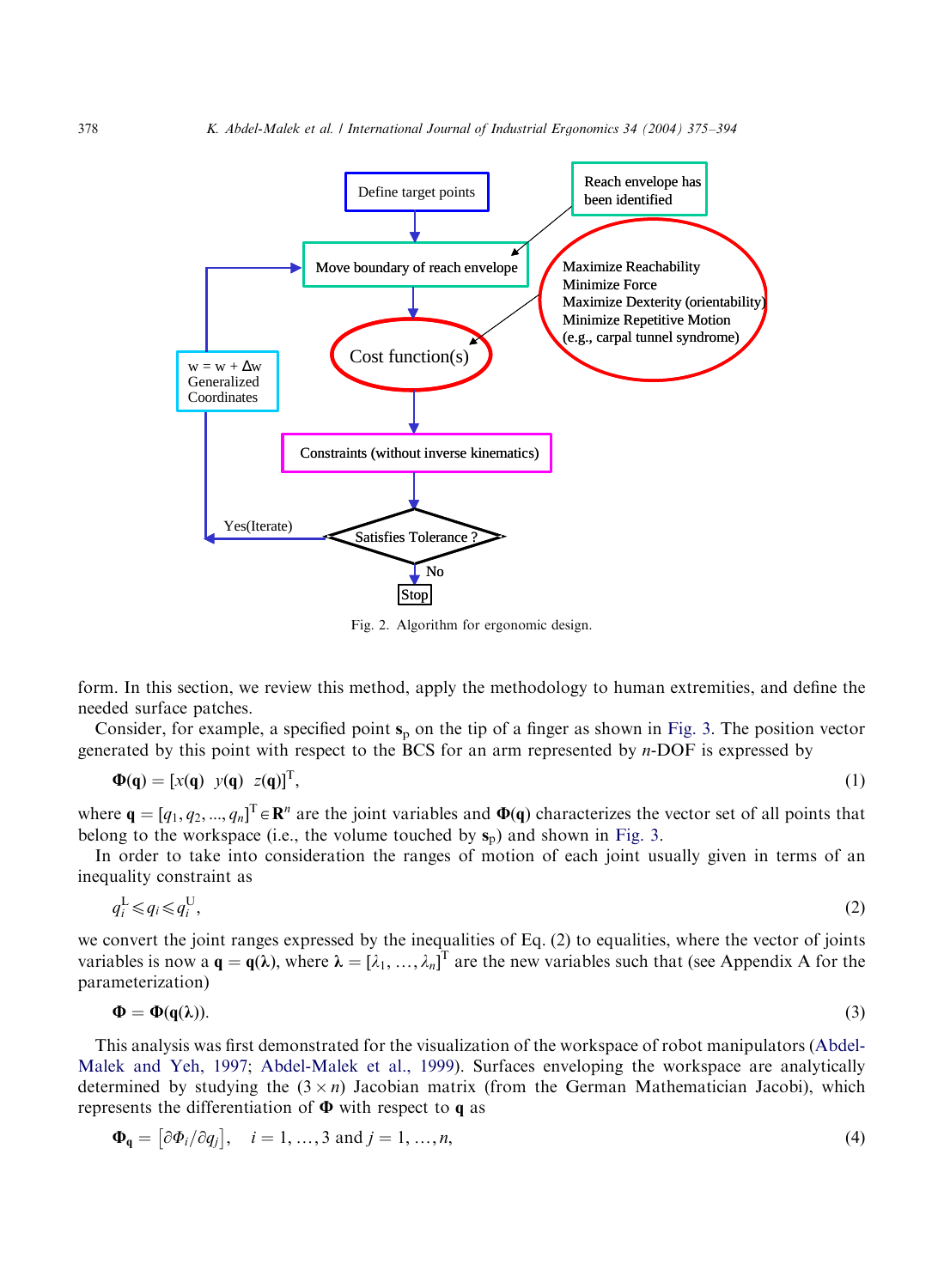<span id="page-4-0"></span>

Fig. 3. Description of the  $\Phi(q)$  vector.

where  $\Phi_i$  are the components of  $\Phi$  and  $q_i$  are the components of  $\phi$ . An expression for the velocity of the point  $s_p$  on the finger is obtained by differentiating  $\Phi(q)$  with respect to time and using the chain rule as

$$
\dot{\Phi} = \Phi_q q_\lambda \dot{\lambda},\tag{5}
$$

where the terminology  $\mathbf{q}_i = \partial \mathbf{q}/\partial \lambda$  and  $\dot{\lambda} = \partial \lambda/\partial t$ .

It can be shown ([Abdel-Malek and Yeh, 1997;](#page-19-0) [Abdel-Malek et al., 1997, 1999](#page-19-0)) that the limb's workspace boundary is delineated by studying the rank deficiency of  $\Phi_{q}q_{\lambda}$ . Three rank deficiency conditions were derived to delineate singular sets, denoted  $s^{(i)}$ ;  $i=1,\dots,w$ , where w is the number of singular sets. Substituting  $p^{(i)}$  into  $\Phi(q)$  yields a number of surfaces  $\xi^{(i)}(\mathbf{u}^{(i)})$ , where  $\mathbf{u}^{(i)}$  is the new vector of generalized coordinates such that

$$
\xi^{(i)}(\mathbf{u}^{(i)}) = \mathbf{\Phi}(\mathbf{u}^{(i)}, \mathbf{s}^{(i)}),\tag{6}
$$

where  $s^{(i)}$  are obtained by solving a set of analytic functions called varieties (Lu 1978 and Spivak, 1968). Furthermore, surface patches in closed-form *on the boundary* of the envelope are a subset of Eq. (6) defined as  $\xi^{(i)}(\mathbf{u}^{(i)}); i = 1, ..., m$ , where m is the number of patches enveloping the workspace as illustrated in [Fig. 4b](#page-5-0) for the arm shown in [Fig. 4a.](#page-5-0) Let  $[x, y]$  be the WCS and let  $[x_0, y_0, z_0]$  be the BCS associated with the shoulder (i.e., embedded in the torso) and that is initially coinciding with the WCS ([Fig. 4a\)](#page-5-0). Let there be m number of surface patches on the boundary as illustrated in [Fig. 4b](#page-5-0) (i.e., we have a complete definition of the workspace) as

$$
\mathbf{\eta} = \left\{ \xi^{(i)}(\mathbf{u}^{(i)}); \ i = 1, ..., m \text{ for } \mathbf{u}_L^{(i)} \leq \mathbf{u}^{(i)} \leq \mathbf{u}_U^{(i)} \right\},\tag{7}
$$

where  $\mathbf{u}_L^{(i)}$  and  $\mathbf{u}_U^{(i)}$  are the lower and upper limits, respectively, of the surface patch and  $\eta$  characterizes the envelope of the workspace.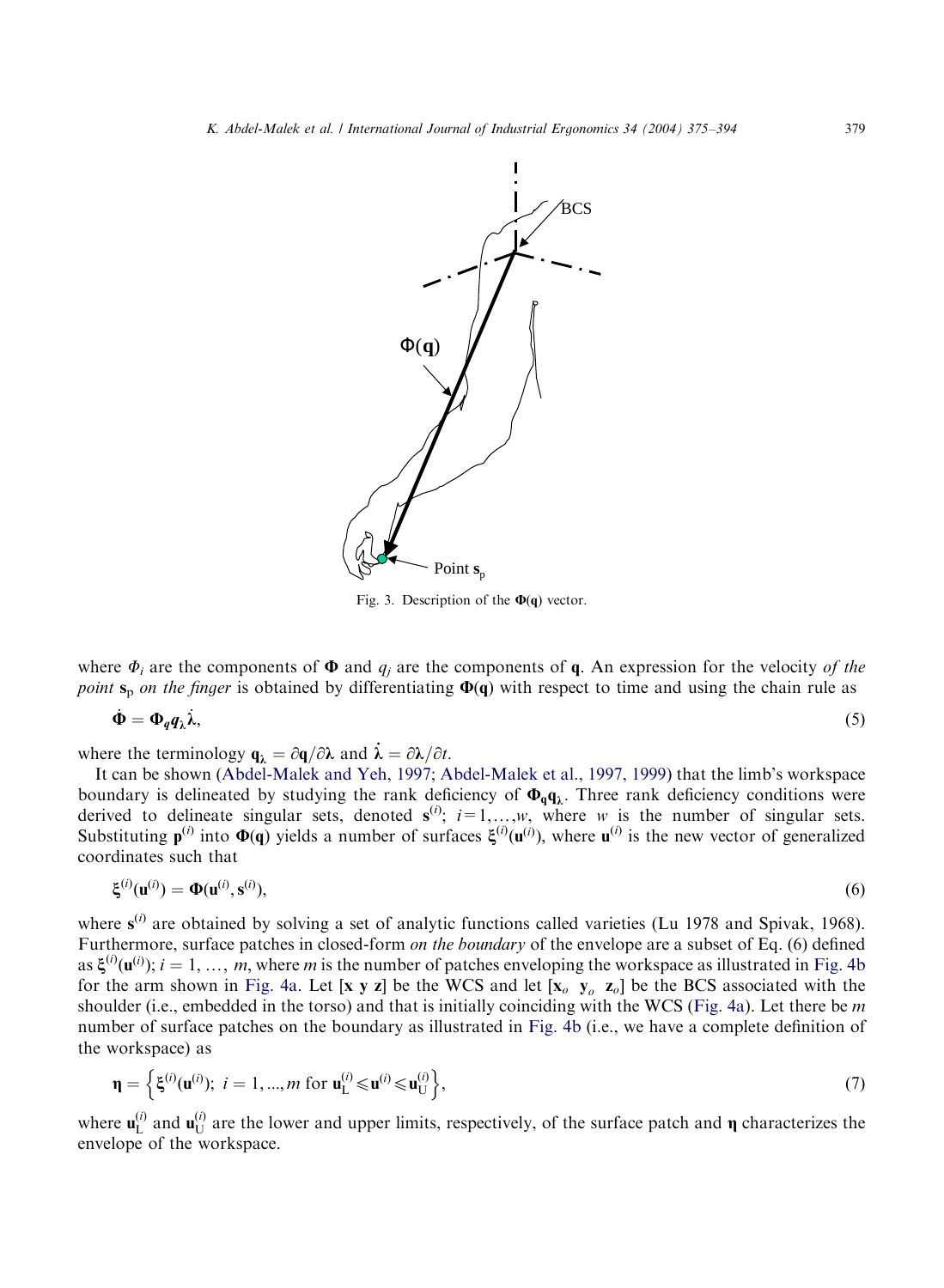

Fig. 4. (a) A human limb in the initial configuration with BCS and WCS coinciding, (b) the workspace envelope defined by the  $\xi^{(i)}(\mathbf{u}^{(i)})$ surface patches.



Fig. 5. (a) Workspace envelope after moving to include the target points, (b) the new configuration of the BCS.

#### 4. Tracking the reach envelope

As both coordinate systems are initially coincident, effecting a translation and a rotation on the workspace of the limb will move the BCS triad  $[x_0, y_0, z_0]$  to a new location  $O_1$  with coordinates  $[x_w, y_w, z_w]$ and a new orientation defined by a set of Euler angles  $(\alpha \beta \gamma)$  as shown in Fig. 5a and its placement of the BCS as shown in Fig. 5b.

We define the vector  $\mathbf{w} = [x_w \ y_w \ z_w \ \alpha \ \beta \ \gamma]^\text{T}$  as the vector of generalized coordinates that defines the translation and rotation of the BCS with respect to WCS and characterizes the configuration of the workspace. Motion of the workspace to a new configuration will be tracked using these six coordinates where the rotation matrix  **and the position vector**  $**v**$ **, are defined as** 

$$
\mathbf{v} = \begin{bmatrix} x_w & y_w & z_w \end{bmatrix}^\mathrm{T} \tag{8}
$$

and

$$
\mathbf{R}(\alpha,\beta,\gamma) = \begin{bmatrix} \cos\alpha\cos\beta & \cos\alpha\sin\beta\sin\gamma - \sin\alpha\cos\gamma & \cos\alpha\sin\beta\cos\gamma + \sin\alpha\sin\gamma \\ \sin\alpha\cos\beta & \sin\alpha\sin\beta\sin\gamma + \cos\alpha\cos\gamma & \sin\alpha\sin\beta\cos\gamma - \cos\alpha\sin\gamma \\ -\sin\beta & \cos\beta\sin\gamma & \cos\beta\cos\gamma \end{bmatrix}.
$$
 (9)

In order to track the motion of the envelope defined by surface patches  $\xi^{(i)}(\mathbf{u}^{(i)})$ ,  $i = 1, ..., m$ , we multiply the surface patches by the rotation matrix and position vector as a function of w.

$$
\mathbf{\Psi}^{(i)}(\mathbf{w},\mathbf{u}) = \mathbf{R}(\alpha,\beta,\gamma) \cdot \xi^{(i)}(\mathbf{u}) + \mathbf{v}(x_w,y_w,z_w). \tag{10}
$$

<span id="page-5-0"></span>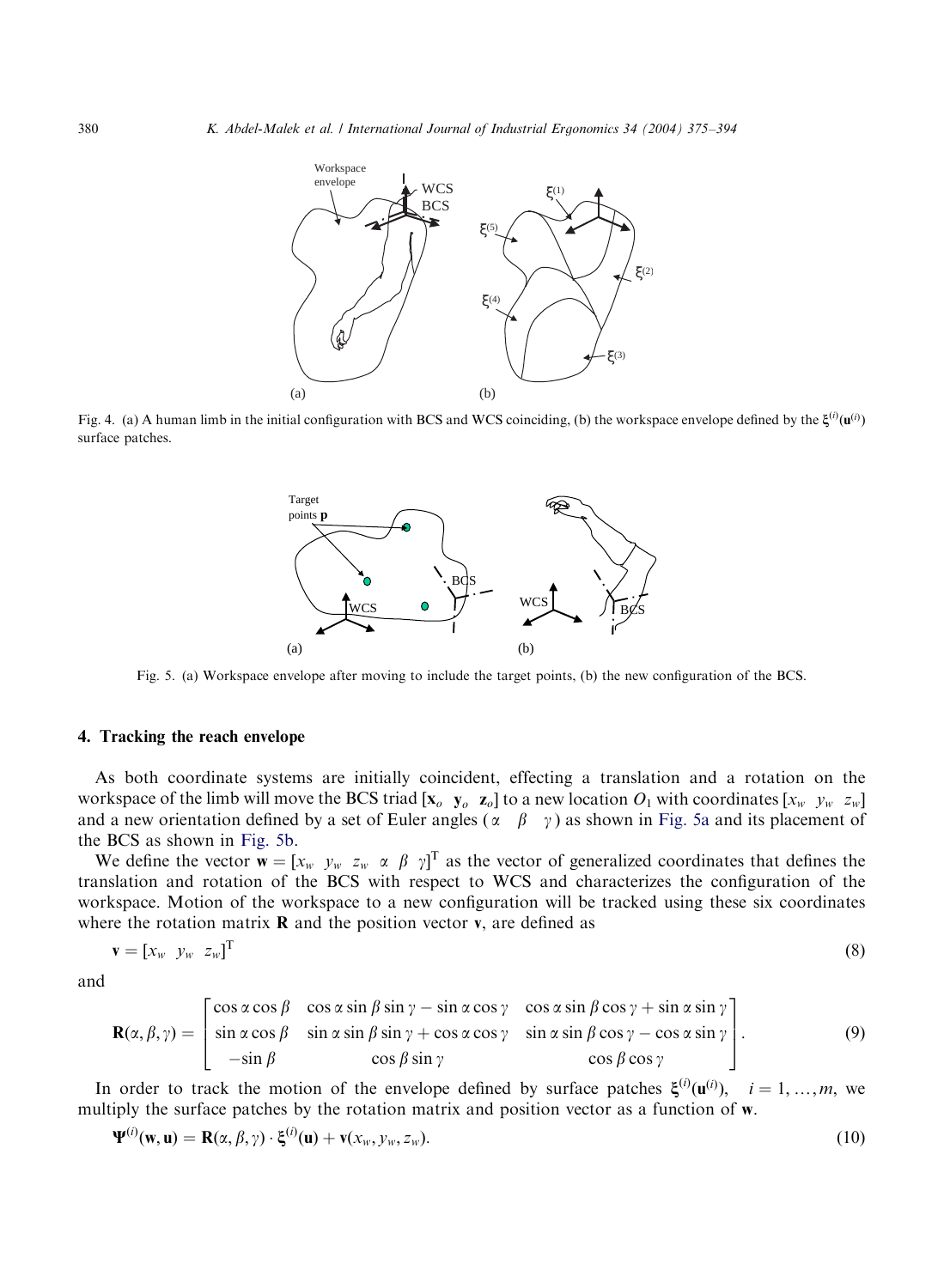The aim of this work is to determine the vector w that defines the new position and orientation of the BCS (therefore of the workspace envelope and consequently of the human) after moving to a new configuration thereby enclosing the specified target points, and driven by the cost function. The formulation that follows is developed to set forth the conditions for calculating a new configuration of the BCS via driving the workspace towards the target points.

## 5. Specifying the cost function

## 5.1. Reachability

Criteria for establishing whether a point is inside the workspace must be defined (i.e., is the point reachable?). In order to have a rigorous formulation, we develop a number of generalized constraints that are not based on the inverse kinematics of the arm. In order to track motion of the workspace envelope, the translated and rotated workspace is given by

$$
\Gamma(\mathbf{w}, \mathbf{q}) = \mathbf{R}(\alpha, \beta, \gamma) \mathbf{\Phi}(\mathbf{q}) + \mathbf{v}(x_w, y_w, z_w). \tag{11}
$$

Consider a number of target points  $\mathbf{p}_i$ ,  $i = 1, ..., \ell$ , each with coordinates  $(x_P, y_P, z_P)$  in the space and a reach envelope  $\eta$  of a given human limb (note that not only a limb, but a torso or combination thereof can be considered). In order to insure that the target points will be located within the limb's workspace volume, we define a distance constraint such that the distance between the target points and the workspace is minimized as

$$
\min \|\mathbf{p}^{(i)} - \Gamma(\mathbf{w}, \mathbf{q})\| = 0 \quad \text{for } i = 1, \dots, \ell. \tag{12}
$$

To ascertain that a target point p is inside the workspace, additional conditions are needed. The absolute value of the distance between a target point and the boundary should be greater than a specified value  $\varepsilon$ (depth inside the workspace). This is done to insure that the target points are reachable, i.e. inside the workspace. The distance between all target points  $p^{(j)}$  and all surface patches  $\Psi^{(i)}(u)$  should be greater than a specified minimum value such as

$$
\|\mathbf{p}^{(j)} - \mathbf{\Psi}^{(i)}(\mathbf{u}^{(i)}, \mathbf{w})\| \ge \varepsilon_j
$$
  
where  $j = 1, ..., \ell$  and  $i = 1, ..., m$ , (13)

where  $\varepsilon_i$  o are specified constants and m is the number of surface patches. If a target point satisfies both conditions of Eqs. (12) and (13), then this point is internal to the workspace (i.e, can be reached). Those conditions are enough to guarantee that the point will be reached but do not provide a *driver* function (or force) to move the workspace.

Therefore, we must introduce an objective function (also called a cost function) that drives the motion of the reach envelope. This cost function can be defined by the designer. For example, if only reachability is of interest, this cost function is defined as the total sum of distances from the target points to the surface patches (we will use this concept in the examples below).

## 5.2. Torque on joints

$$
\tau = \mathbf{F}^{\mathrm{T}} \mathbf{J}(\mathbf{q}),\tag{14}
$$

where  $\tau$  denotes the  $(n \times 1)$  vector of joint torques and  $F<sup>T</sup>$  is the  $(m \times 1)$  vector of end-effector forces, where  $m$  is the dimension of the operational space of interest, and where  $J$  is the Jacobian of the limb. Note that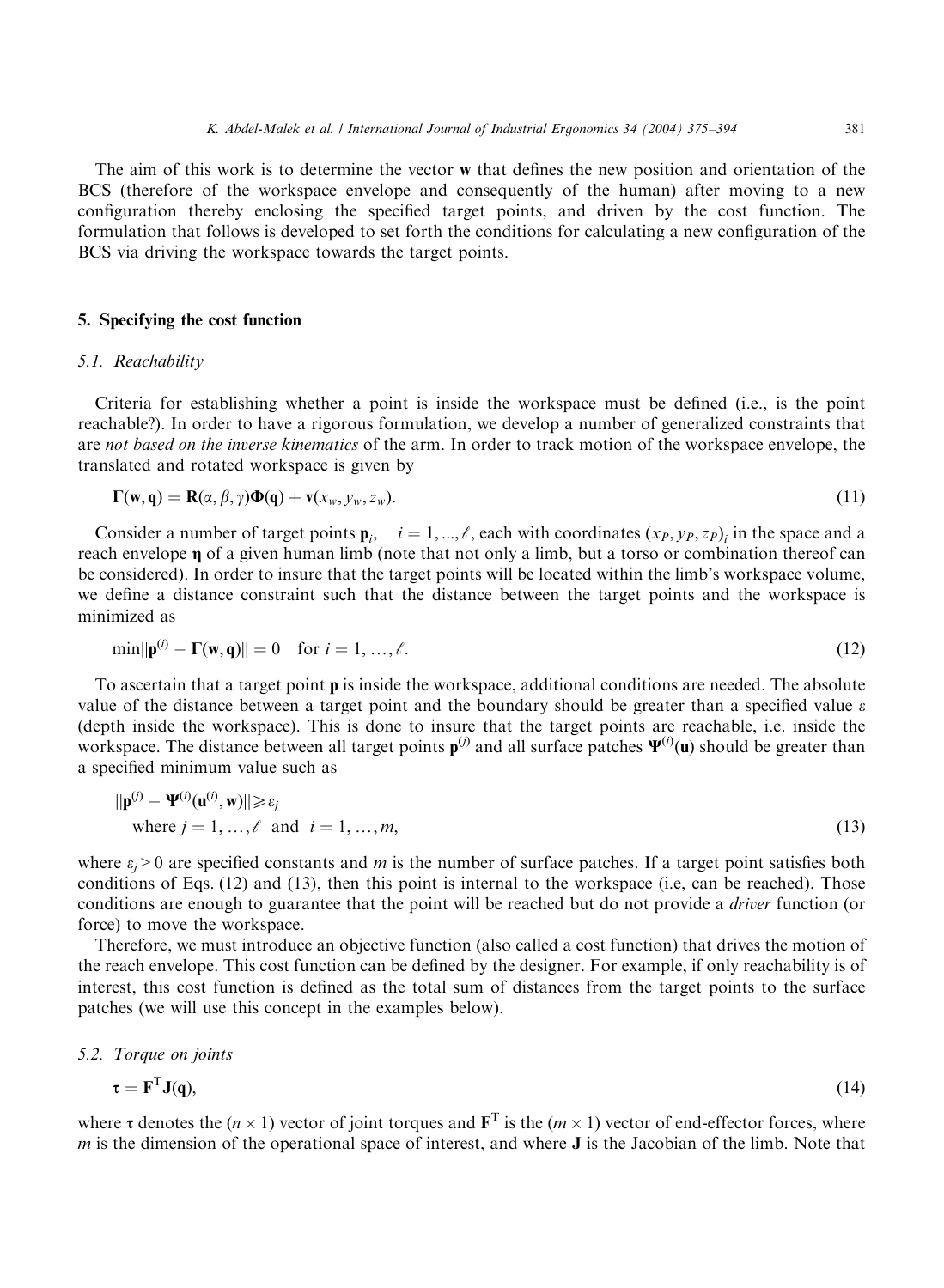the analysis of forces and torques on serial chains can be found in many references [\(Tsai 2000,](#page-19-0) [Sciavicco](#page-19-0) [and Siciliano, 1996\)](#page-19-0).

# 5.3. Discomfort

We first define the neutral position of a given joint regardless of the motion as  $q_i^N$ . It is well known that a joint experiences a significant amount of stress as it is displaced from its most neutral position. Although different people have different neutral positions for the same joint, this approximate measure provides a viable and simple measure for quantitatively identifying stress. To quantify this displacement over all degrees of freedom, we sum the variation from the neutral position for all joints. Again, we use  $w$  as weight values for each joint to emphasize that some joints' stress is deemed higher than others.

$$
S = \sum_{i=1}^{n} w_i |q_i^N - q_i|.
$$
 (15)

#### 6. Optimizing the location and orientation of the operator

For  $\ell$  target points and m surface patches, the problem is posed as a constrained optimization problem where the cost function is defined as a minimization of the distance between all target points and all surface patches

$$
D(\mathbf{w}, \mathbf{u}) = \min \left[ \sum_{i=1}^{m} \sum_{j=1}^{\ell} ||\mathbf{\Psi}^{(i)}(\mathbf{w}, \mathbf{u}^{(i)}) - \mathbf{p}^{(j)}|| \right]
$$
(16)

subject to the constraints defined above and repeated as follows:

(1) Workspace envelope at least covering the target points (shortest distance between target points)

$$
g_i \equiv \min \|\mathbf{p}^{(i)} - \Gamma(\mathbf{q}, \mathbf{w})\| \leq \beta
$$
  
for  $i = 1, ..., \ell$ , (17)

where  $\beta$  is a small positive number and subject to the inequality constraints on joint ranges as

$$
q_k^{\mathcal{L}} \leqslant q_k \leqslant q_k^{\mathcal{U}} \quad \text{for } k = 1, \dots, n. \tag{18}
$$

(2) Embedding the target points inside the workspace volume (a minimum distance between target points and surface patches).

$$
g_{\kappa} \equiv ||\mathbf{p}^{(j)} - \mathbf{\Psi}^{(i)}(\mathbf{u}, \mathbf{w})|| \ge \varepsilon_j
$$
  
for  $i = 1, ..., m$   
and  $j = 1, ..., \ell, \kappa = 1, ..., (\ell \times m),$  (19)

where  $\varepsilon_i$  is the depth of the target point inside the workspace volume. There are  $\ell + (\ell \times m) + n$  total number of constraints.

The aim is to define a new configuration for the manipulator base such that all target points are included. As will be shown in this section, several sub-problems utilize optimization methods to obtain a solution, but the general problem will focus on obtaining a single configuration where all target points are reached. An iterative method for obtaining a solution to the above constrained optimization problem is implemented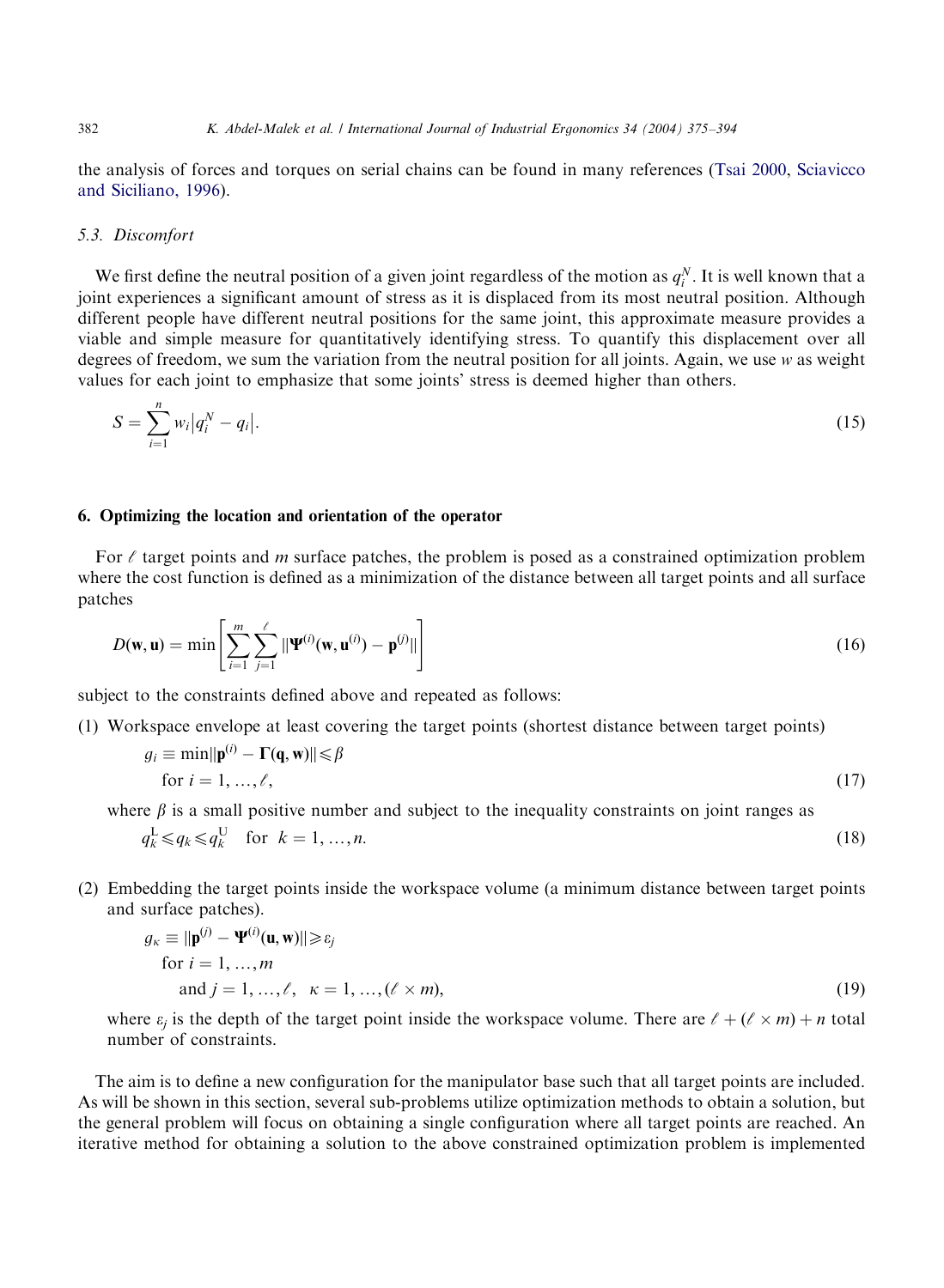[\(Arora, 1989\)](#page-19-0). Before initiating the algorithm, several constraints are usually violated and others inactive. In order to obtain a viable configuration, we will initiate an iterative procedure, where for each iteration, two independent constrained optimization sub-problems Eqs. (17) and (19) are solved to obtain a new set of variables w. The step value and direction are obtained using a commercial package [\(DOT, 1999\)](#page-19-0) and used in this iterative procedure. (Note that any other efficient optimization algorithm could have been used).

## 7. Example 1: a 2-joint shoulder–elbow illustrative example

This example will be used to illustrate the formulation and to demonstrate the concept of a cost function to drive the workspace. Consider the simplified arm model on a planar surface (surface of a table), where only two joints are active as shown in Fig. 6. The arm is modeled as two revolute joints. The specified point  $s_p$  is on the tip of the thumb and there are two target points that need be reached at  $\mathbf{p}_1 = (-35, 12)$  and  $p_2 = (-25, -8)$ , i.e.,  $\ell = 2$ . It is required to specify the placement of the human with respect to these points while maximizing reachability.

Coordinates of the specified point  $s_p$  located at the tip of the thumb can be written as

$$
\Phi(q) = [-5\cos(q_1+q_2)-10\sin q_1-10\sin(q_1+q_2)10\cos q_1+10\cos(q_1+q_2)-5\sin(q_1+q_2)]^{\mathrm{T}} (20)
$$

with joint ranges imposed as  $-120^\circ \leq q_1 \leq 70^\circ$  and  $0^\circ \leq q_2 \leq 120^\circ$ , where the thumb is located at  $s_p =$  $\begin{bmatrix} 5 & 5 & 0 \end{bmatrix}^T$  with respect to the third coordinate system. The Jacobian is calculated as

$$
\xi_q = \begin{bmatrix} -5(2\cos q_1 + 2\cos (q_1 + q_2) - \sin (q_1 + q_2)) & 5(-2\cos (q_1 + q_2) + \sin (q_1 + q_2)) \\ -5(2\cos (q_1 + q_2) + 2(\sin q_1 + \sin (q_1 + q_2)) & -5(\cos (q_1 + q_2) + 2\sin (q_1 + q_2)) \end{bmatrix}
$$
(21)

and

$$
\mathbf{q}_{\lambda} = \begin{bmatrix} -0.436 \cos \lambda_1 & 0 \\ 0 & 1.658 \cos \lambda_2 \end{bmatrix} .
$$
 (22)

Using the rank deficiency criteria, there are four curve segments shown in [Fig. 7](#page-9-0) (exact reach curves) and that are determined in closed form as:

$$
\xi^{(1)} = [-5\cos q_1 - 20\sin q_1 \quad 20\cos q_1 - 5\sin q_1]^T
$$
  
(at  $q_1 = q_1^L$ ) for  $120^\circ \le q_1 \le 70^\circ$ 

 $\zeta^{(2)} = [-8.66 \cos q_1 + 5(0.5 \cos q_1 + 0.866 \sin q_1) - 5 \sin q_1 5 \cos q_1 + 5(-0.866 \cos q_1 + 0.5 \sin q_1) - 8.66 \sin q_1]^{\text{T}}$ (at  $q_2 = 120^{\circ}$ ) for  $120^{\circ} \leq q_1 \leq 70^{\circ}$ 



Fig. 6. Planar motion of the arm modeled as a two DOF system and target points specified.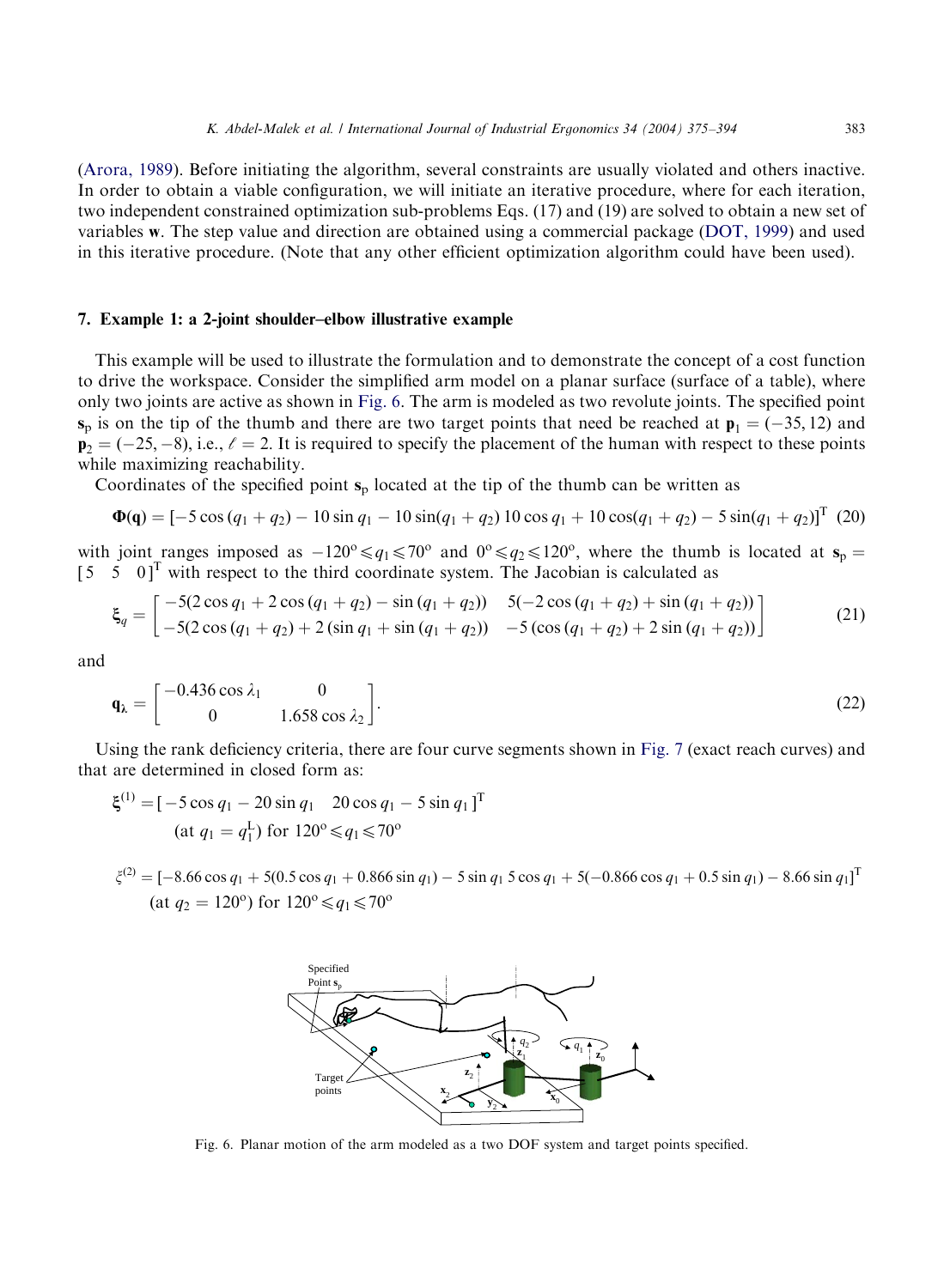<span id="page-9-0"></span>

Fig. 7. The workspace envelope of the planar arm and the target.

Table 1 Initial and final configuration of the manipulator's base

| Parameters | $x_w$   | Уw   | w               |
|------------|---------|------|-----------------|
| Initial    | 0.00    | 0.00 | $0.00^\circ$    |
| Final      | $-19.3$ | 6.8  | $134.5^{\circ}$ |

$$
\xi^{(3)} = \begin{bmatrix} 8.66 + 8.66 \cos q_2 + 5(0.5 \cos q_2 - 0.866 \sin q_2) + 5 \sin q_2 \\ -5 - 5 \cos q_2 + 5(0.866 \cos q_2 + 0.5 \sin q_2) + 8.66 \sin q_2 \end{bmatrix}
$$
  
(at  $q_1 = q_1^{U}$ ) for  $0 \le q_2 \le 120^\circ$ 

$$
\xi^{(4)} = \begin{bmatrix} -9.39 - 9.39 \cos q_2 + 5(-0.34 \cos q_2 + 0.94 \sin q_2) - 3.42 \sin q_2 \\ 3.42 + 3.42 \cos q_2 + 5(-0.94 \cos q_2 - 0.34 \sin q_2) - 9.39 \sin q_2 \end{bmatrix}
$$
  
(at  $q_1 = q_1^{U}$ ) for  $0 \le q_2 \le 120^\circ$ .

Curves are shown in Fig. 7 and characterize the exact reach envelope of the 2-DOF arm.

We define the cost function in this simple case as the distance subtended from the target points to the curve segments  $\xi^{(i)}$ . Implementing the numerical algorithm presented above such that the workspace envelope is driven towards the target points with the generalized variables  $\mathbf{w} = [x_w, y_w, \alpha]^\text{T}$ , the initial and final configurations are presented in Table 1.

The initial and final configurations of the workspace envelope are shown in [Fig. 8](#page-10-0). The numerical results obtained from this algorithm are significant in many respects. They demonstrate that it is possible to rigorously define the reachability criteria and numerically design (or change) the layout to best obtain an ergonomic setup subject to a predefined cost function. This algorithm implemented in computer code is iteratively used to obtain designs based on visual and exact limb workspace analyses. Furthermore, researchers in other fields may elect to use different cost functions.

# 8. Example 2: upper extremity

Consider a model of the glenohumeral, elbow, and wrist joints shown in [Fig. 9a](#page-10-0) and modeled as shown in [Fig. 9b](#page-10-0). The glenohumeral joint will be limited to 2DOF, the elbow to 1DOF, and the wrist to 2DOF.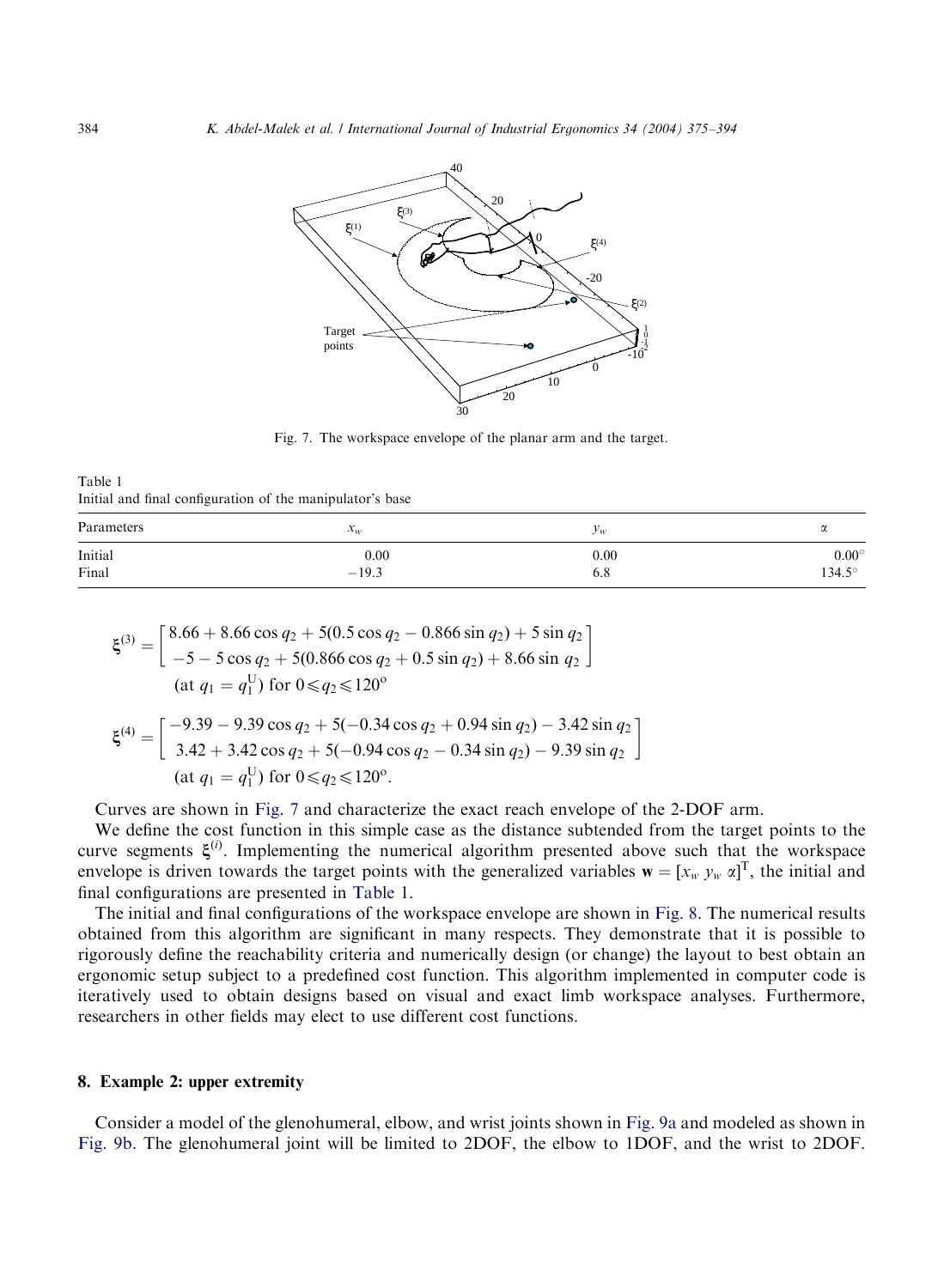<span id="page-10-0"></span>

Fig. 8. Driving the workspace envelope to enclose the target points.



Fig. 9. (a) The specified point on the index finger, (b) the arm modeled as a 5-joint system.

Typical joint ranges are imposed as  $-90^{\circ} \leq q_1 \leq 90^{\circ}$ ,  $-110^{\circ} \leq q_2 \leq 120^{\circ}$ ,  $0 \leq q_3 \leq 150^{\circ}$ ,  $-20^{\circ} \leq q_4 \leq 40^{\circ}$ , and  $-70^{\circ} \leqslant q_5 \leqslant 80^{\circ}$ .

A point on the end-effector is characterized by the position vector

$$
\Phi(\mathbf{q}) = \begin{bmatrix} 5(c_5s_1s_4 + c_1(-s_2(2s_3 + c_4c_5s_3 + c_3s_5) + c_2(2 + 2c_3 + c_3c_4c_5 - s_3s_5))) \\ 5(c_1c_5s_4 - s_1s_2(2s_3 + c_4c_5s_3 + c_3s_5) + c_2s_1(2 + c_3(2 + c_4c_5) - s_3s_5)) \\ -5(c_2((2 + c_4c_5)s_3 + c_3s_5) + s_2(2 + c_3(2 + c_4c_5) - s_3s_5)) \end{bmatrix},
$$
\n(23)

where  $s_i$  denotes sin  $q_i$  and  $c_i$  denotes cos  $q_i$ . Analysis of the Jacobian  $\Phi_q q_\lambda$  yields the following singular sets: Type I singularities

$$
\mathbf{s}_1 = \{q_2 = \pi/2, q_3 = 0, q_5 = 0\},
$$
  
\n
$$
\mathbf{s}_2 = \{q_2 = -\pi/2, q_3 = 0, q_5 = 0\},
$$
  
\n
$$
\mathbf{s}_3 = \{q_3 = 0, q_4 = 0, q_5 = 0\}.
$$

Type II singularities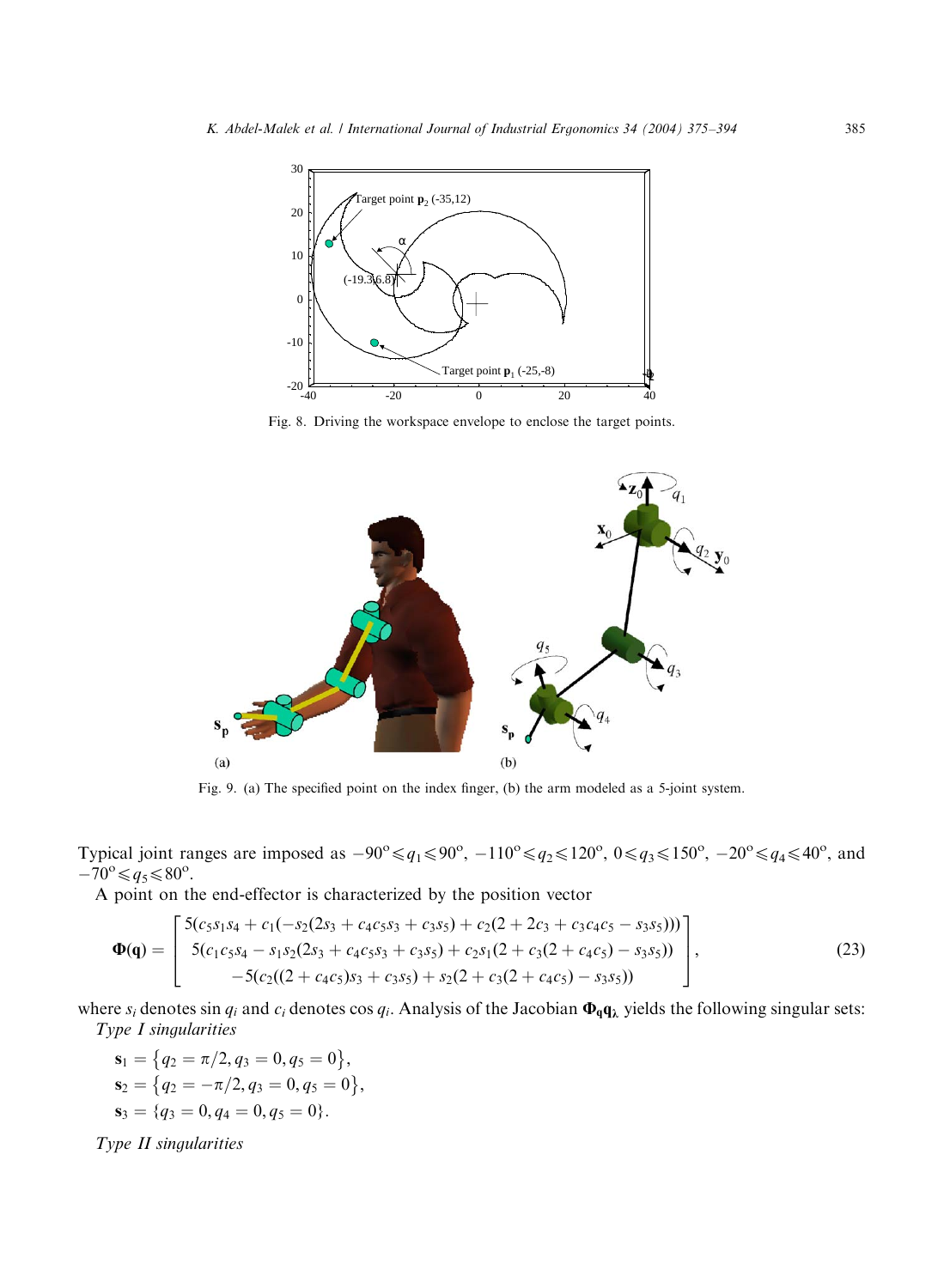(a) Type II with one joint that has reached a limit

$$
\mathbf{s}_4 = \{q_2 = q_2^L, q_4 = 0, q_5 = 0\},
$$
  
\n
$$
\mathbf{s}_5 = \{q_2 = q_2^U, q_4 = 0, q_5 = 0\},
$$
  
\n
$$
\mathbf{s}_6 = \{q_3 = q_5^L, q_4 = 0, q_5 = 0\},
$$
  
\n
$$
\mathbf{s}_7 = \{q_3 = q_3^U, q_4 = 0, q_5 = 0\}
$$

(b) Type II with two joints that have reached their limits (listed in Appendix B)

## Type III Singular sets

Additional 80 singular sets are due to rank deficiency 3 (i.e., at least three joints simultaneously at their limits). For example,

$$
\mathbf{s}_{33} = \{q_1 = q_1^L, q_2 = q_2^L, q_3 = q_3^L\},\
$$

$$
\mathbf{s}_{34} = \{q_1 = q_1^L, q_2 = q_2^L, q_3 = q_3^U\}.
$$

In order to visualize these surfaces, we substitute the singular set into Eq. (23). Substituting other singularities into Eq. (23) yields equations of surfaces that are shown in Fig.  $10(a-e)$ .

The complete workspace envelope of the 5-DOF model of the arm is shown in [Fig. 11.](#page-13-0)

The configuration of the BCS is described by the vector  $\mathbf{w} = [x_w, y_w, z_w \propto \beta \gamma]^T$ . Because the resulting workspace is indeed complex in nature with 112 surfaces, we introduce cross-sectional cuts through the reach envelope (the reader must note that this is only possible because of the closed form formulation). Consider, for example, the cross-section of an xy-plane through the workspace of the arm at  $z=0$  (plan view) and the cross-section of an xz plane at  $y=0$  (side and elevation views) as shown in [Fig. 12\(a\) and \(b\).](#page-13-0)

Consider four target points located in space at known coordinates as illustrated in [Fig. 13,](#page-14-0) where the person is to be placed into the environment. It is therefore required to move the workspace in such a way to maximize reachability (i.e., maximize the ability to reach all four points). The result of the algorithm is shown in [Fig. 14,](#page-14-0) where the human has been relocated (placed) in the environment.

# 9. Example 3: lower extremity for minimum torque

Consider the lower extremity of a human modeled as four revolute joints shown in [Fig. 15a](#page-15-0), with the following joint constraints:  $-90^\circ \leq q_4 \leq 90^\circ$ ,  $-180^\circ \leq q_3 \leq 30^\circ$ ,  $0^\circ \leq q_2 \leq 330^\circ$ , and  $0^\circ \leq q_1 \leq 210^\circ$ . The workspace envelope of a point  $s_p$  (at the tip of the foot) with respect to the hip is shown in [Fig. 15](#page-15-0).

Consider a situation where it is required to design the interior of a vehicle such that the driver is seated in a way that would allow his/her foot to exert a given force on a number of pedals yet while minimizing stress on each joint. The designer will use a human modeling and simulation code to perform the analysis and finally select a design.

The position vector function characterizing the workspace is given by

$$
\Phi(q) = \begin{bmatrix} \cos q_1(10+5\cos q_2+3\cos (q_2+q_3)+\cos (q_2+q_3+q_4)) \\ \sin q_1(10+5\cos q_2+3\cos (q_2+q_3)+\cos (q_2+q_3+q_4)) \\ 7+5\sin q_2+3\sin (q_2+q_3)+\sin (q_2+q_3+q_4) \end{bmatrix} .
$$
 (24)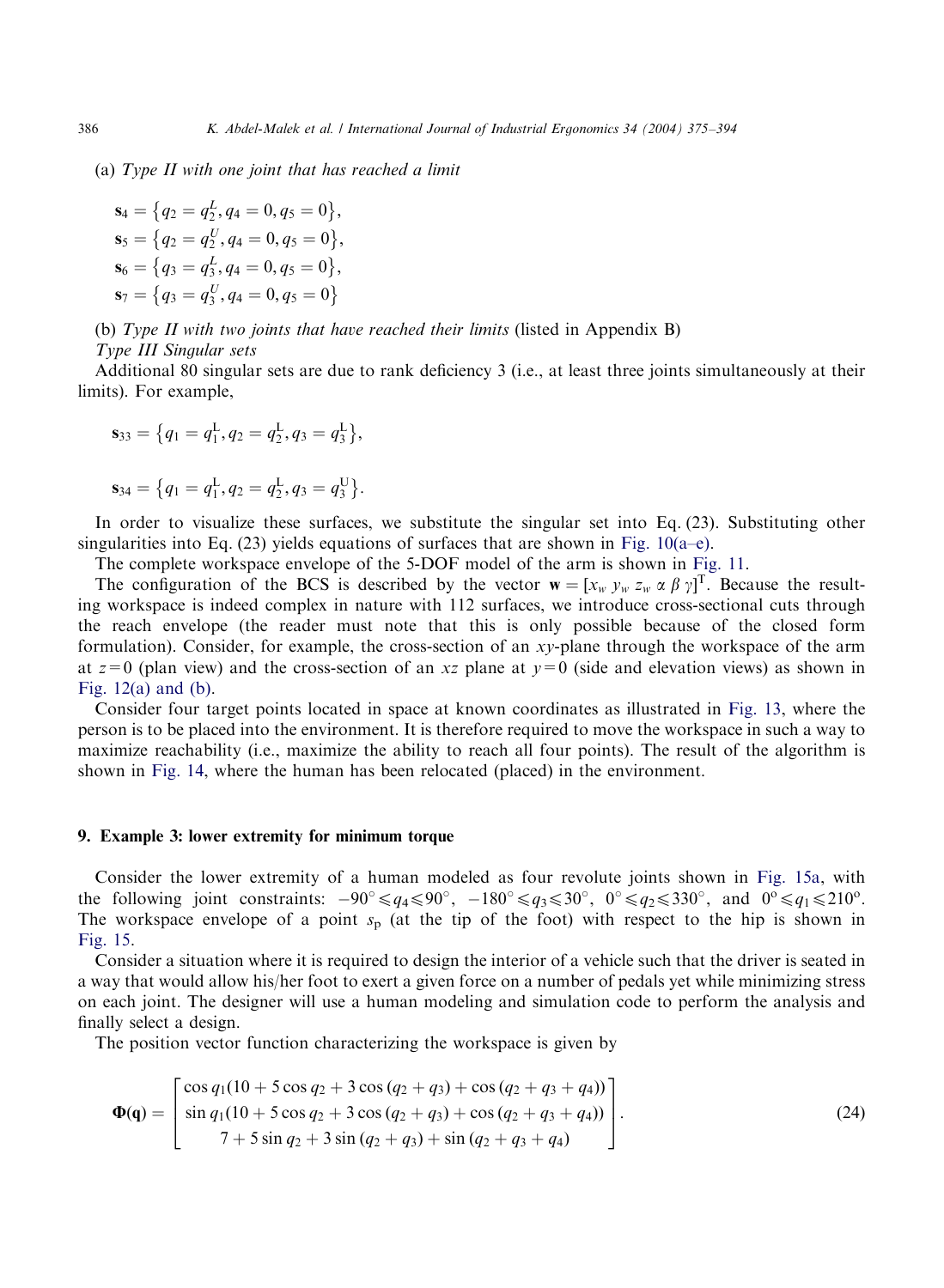<span id="page-12-0"></span>

Fig. 10. Type II singularities due to (a)  $s_{8-16}$ , (b)  $s_{40-48}$ , (c)  $s_{64-72}$ , (d)  $s_{32-80}$ , (e)  $s_{4-8}$ .

Jacobian rank-deficiency conditions applied to  $\Phi_{\neq} q_\lambda$  yield a number of singular sets, and surface patches on the boundary are delineated and characterized by the following sets:

$$
\mathbf{x}^{(17b)}(q_1, q_3); 0^{\circ} \leq q_1 \leq 210^{\circ} \text{ and } -\pi \leq q_3 \leq -175^{\circ},
$$
  
\n
$$
\mathbf{x}^{(9)}(q_1, q_4); 0^{\circ} \leq q_1 \leq 210^{\circ} \text{ and } -17^{\circ} \leq q_4 \leq 0^{\circ},
$$
  
\n
$$
\mathbf{x}^{(15)}(q_1, q_2); 0^{\circ} \leq q_1 \leq 210^{\circ} \text{ and } 0^{\circ} \leq q_2 \leq 330^{\circ},
$$
  
\n
$$
\mathbf{x}^{(19)}(q_1, q_2); 0^{\circ} \leq q_1 \leq 210^{\circ} \text{ and } 0 \leq q_2 \leq 330^{\circ},
$$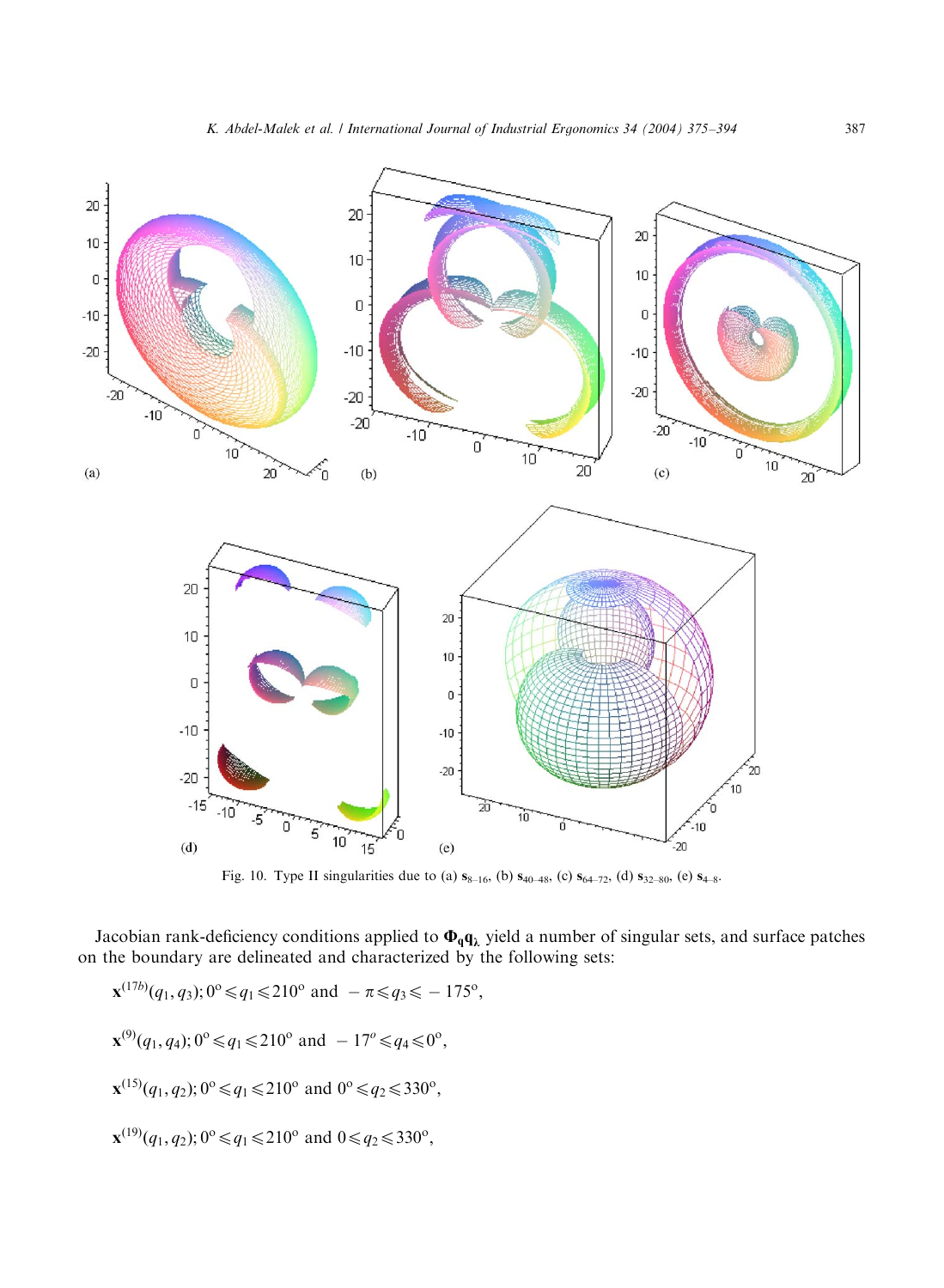<span id="page-13-0"></span>

Fig. 11. The reach envelope of the 5-DOF arm model.



Fig. 12. (a) An xy cross-sectional plane through the workspace of the arm, (b) an xz cross-sectional plane through the workspace of the arm.

$$
\mathbf{x}^{(17c)}(q_1, q_3); 0^{\circ} \leq q_1 \leq 210^{\circ} \text{ and } -34^{\circ} \leq q_3 \leq 7^{\circ},
$$
  

$$
\mathbf{x}^{(18)}(q_1, q_3); 0^{\circ} \leq q_1 \leq 210^{\circ} \text{ and } 0^{\circ} \leq q_3 \leq 30^{\circ},
$$
  

$$
\mathbf{x}^{(10)}(q_1, q_4); 0^{\circ} \leq q_1 \leq 210^{\circ} \text{ and } -20^{\circ} \leq q_4 \leq 20^{\circ},
$$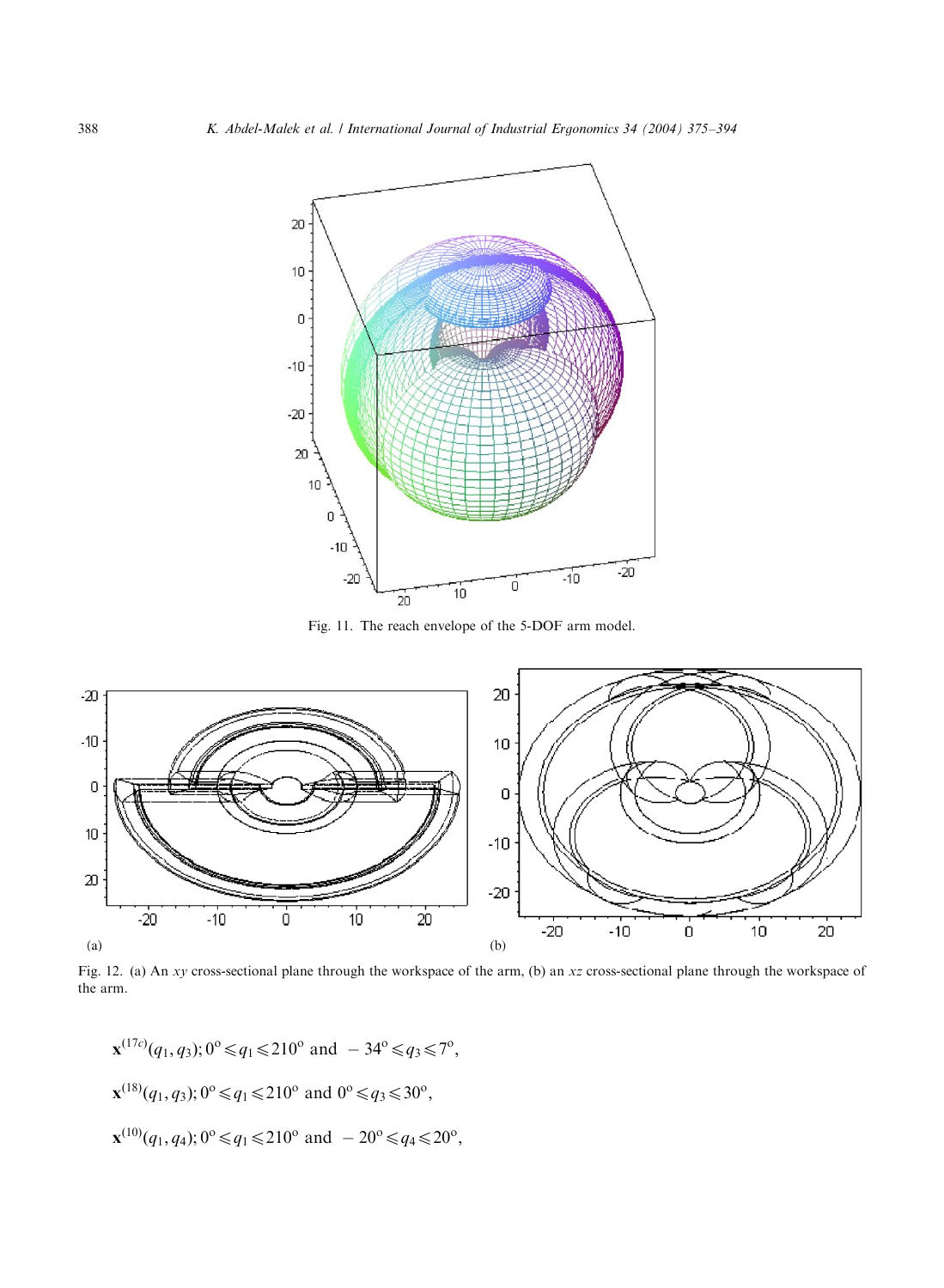<span id="page-14-0"></span>

Fig. 13. Moving the workspace towards reaching all target points with minimum distance.



Fig. 14. The new configuration of the seating.

$$
\mathbf{x}^{(5)}(q_1, q_2)
$$
;  $0^{\circ} \leq q_1 \leq 210^{\circ}$  and  $276^{\circ} \leq q_2 \leq 283^{\circ}$ ,

$$
\mathbf{x}^{(17a)}(q_1, q_3) ; 0^{\circ} \leq q_1 \leq 210^{\circ} \text{ and } -154^{\circ} \leq q_3 \leq -70^{\circ},
$$

 $\mathbf{x}^{(8)}(q_1, q_2)$ ;  $0^{\circ} \leq q_1 \leq 210^{\circ}$  and  $293^{\circ} \leq q_2 \leq 312^{\circ}$ , and

$$
\mathbf{x}^{(11)}(q_1, q_3)
$$
;  $0^{\circ} \leq q_1 \leq 210^{\circ}$  and  $-142^{\circ} \leq q_3 \leq -30^{\circ}$ .

Substituting these sets into Eq. (24) yields parametric equations of singular surfaces shown in [Fig. 16](#page-15-0) (a cross-section of the workspace is shown).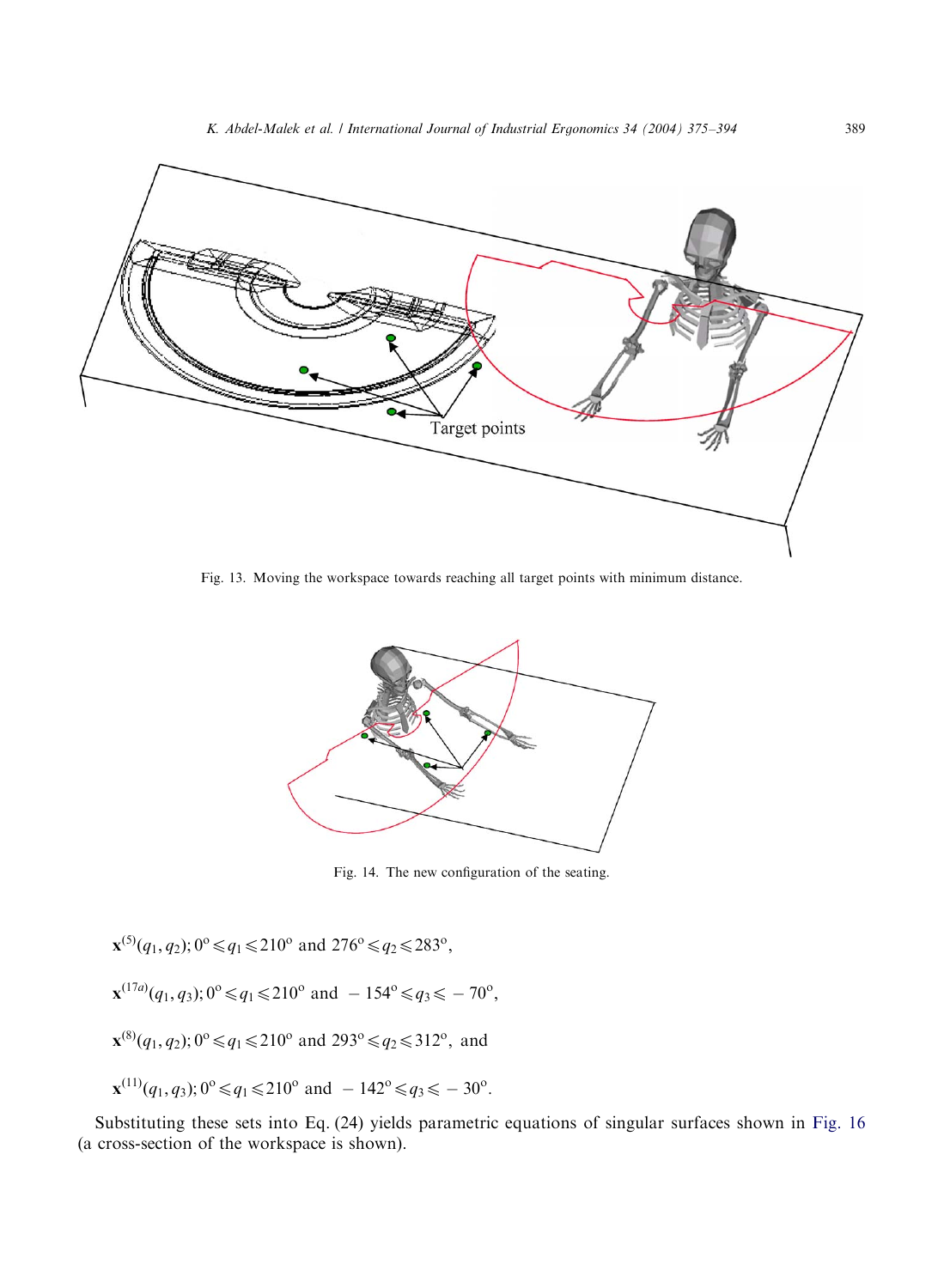<span id="page-15-0"></span>

Fig. 15. Modeling of the lower extremity as a 4-revolute kinematic chain.



Fig. 16. Workspace envelope of the lower extremity.

In order to perform the iterative algorithm while minimizing torque on joints, it is necessary to develop an analytic expression for the Jacobian of the 4-revolute model relating the linear and angular velocity to joint rates as

$$
J^{\text{4dof}}(q) = \begin{bmatrix} J_{11} & J_{12} & J_{13} & J_{14} \\ J_{21} & J_{22} & J_{23} & J_{24} \\ J_{31} & J_{32} & J_{33} & J_{34} \\ J_{41} & J_{42} & J_{43} & J_{44} \\ J_{51} & J_{52} & J_{53} & J_{54} \\ J_{61} & J_{62} & J_{63} & J_{64} \end{bmatrix}_{6 \times 4},
$$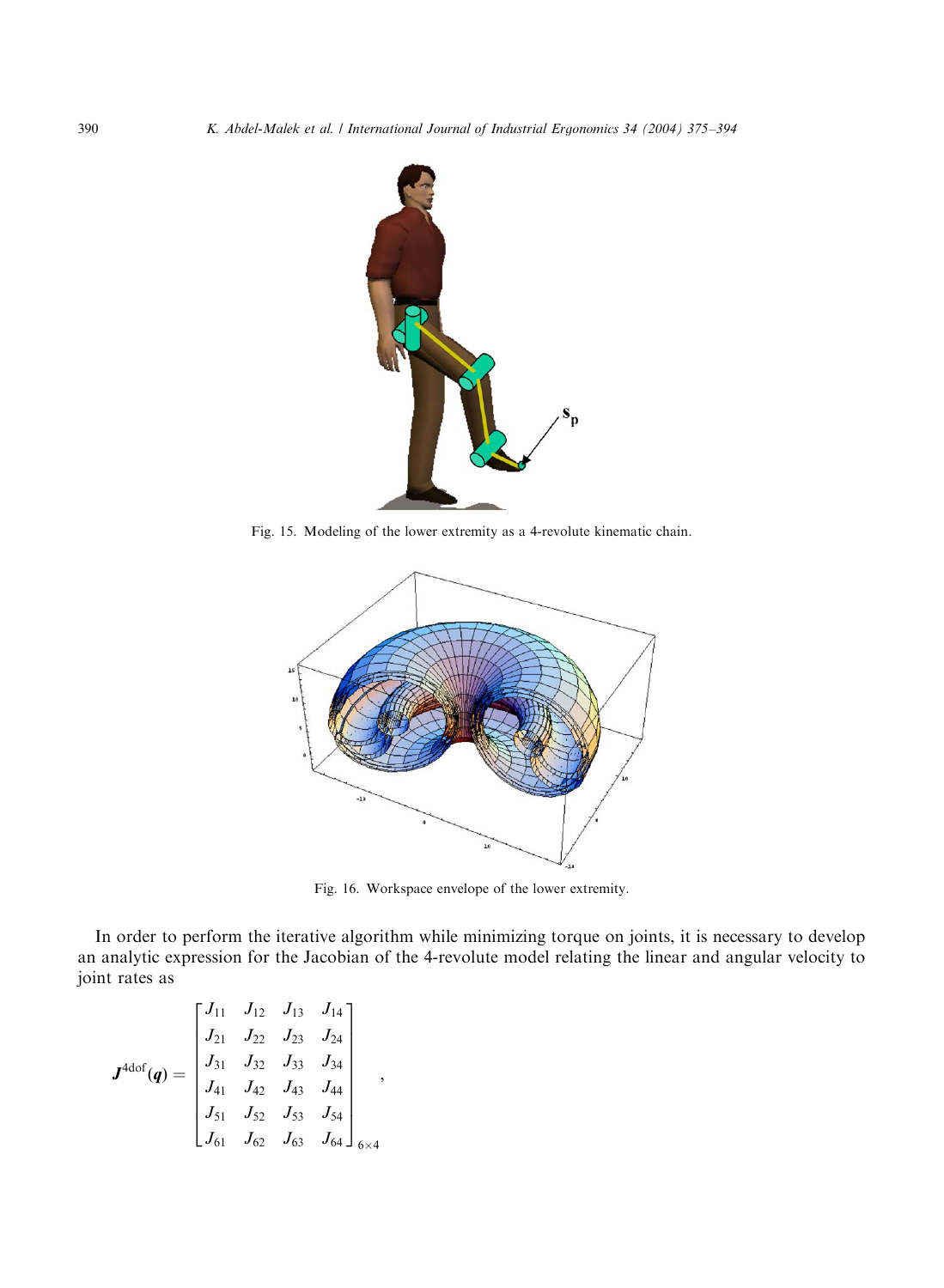where

$$
J_{14} = -\cos(q_1) \sin (q_2 + q_3 + q_4),
$$
  
\n
$$
J_{24} = -\sin(q_1) \sin (q_2 + q_3 + q_4),
$$
  
\n
$$
J_{34} = \cos(q_2 + q_3 + q_4),
$$
  
\n
$$
J_{13} = -\cos(q_1) (3.0 \sin (q_2 + q_3)
$$
  
\n
$$
+ \sin(q_2 + q_3 + q_4)),
$$
  
\n
$$
J_{23} = -\sin(q_1) (3.0 \sin (q_2 + q_3)
$$
  
\n
$$
+ \sin(q_2 + q_3 + q_4)),
$$
  
\n
$$
J_{33} = 3.0 \cos(q_2 + q_3) + \cos(q_2 + q_3 + q_4),
$$
  
\n
$$
J_{12} = -\cos(q_1) (5.0 \sin (q_2) + 3.0 \sin (q_2 + q_3)
$$
  
\n
$$
+ \sin(q_2 + q_3 + q_4)),
$$
  
\n
$$
J_{22} = -\sin(q_1) (5.0 \sin (q_2) + 3.0 \sin (q_2 + q_3)
$$
  
\n
$$
+ \sin(q_2 + q_3 + q_4)),
$$
  
\n
$$
J_{32} = 5.0 \cos(q_2) + 3.0 \cos(q_2 + q_3)
$$
  
\n
$$
+ \cos(q_2 + q_3 + q_4),
$$
  
\n
$$
J_{11} = -\sin(q_1) (10.0 - \sin(q_2) ((3 + \cos(q_4))^*)
$$
  
\n
$$
\times \sin(q_3) + \cos(q_3) \sin(q_4)) + \cos(q_2)^*
$$
  
\n
$$
\times (5 + \cos(q_3) (3 + \cos(q_4)) - \sin(q_3) \sin(q_4))),
$$
  
\n
$$
J_{21} = \cos(q_1) (10.0 + 5.0 \cos(q_2)
$$
  
\n
$$
+ 3.0 \cos(q_2 + q_3) + \cos(q_2 + q_3 + q_4)),
$$
  
\n
$$
J_{31} = 0.0,
$$
  
\n
$$
J_{41} = 0.
$$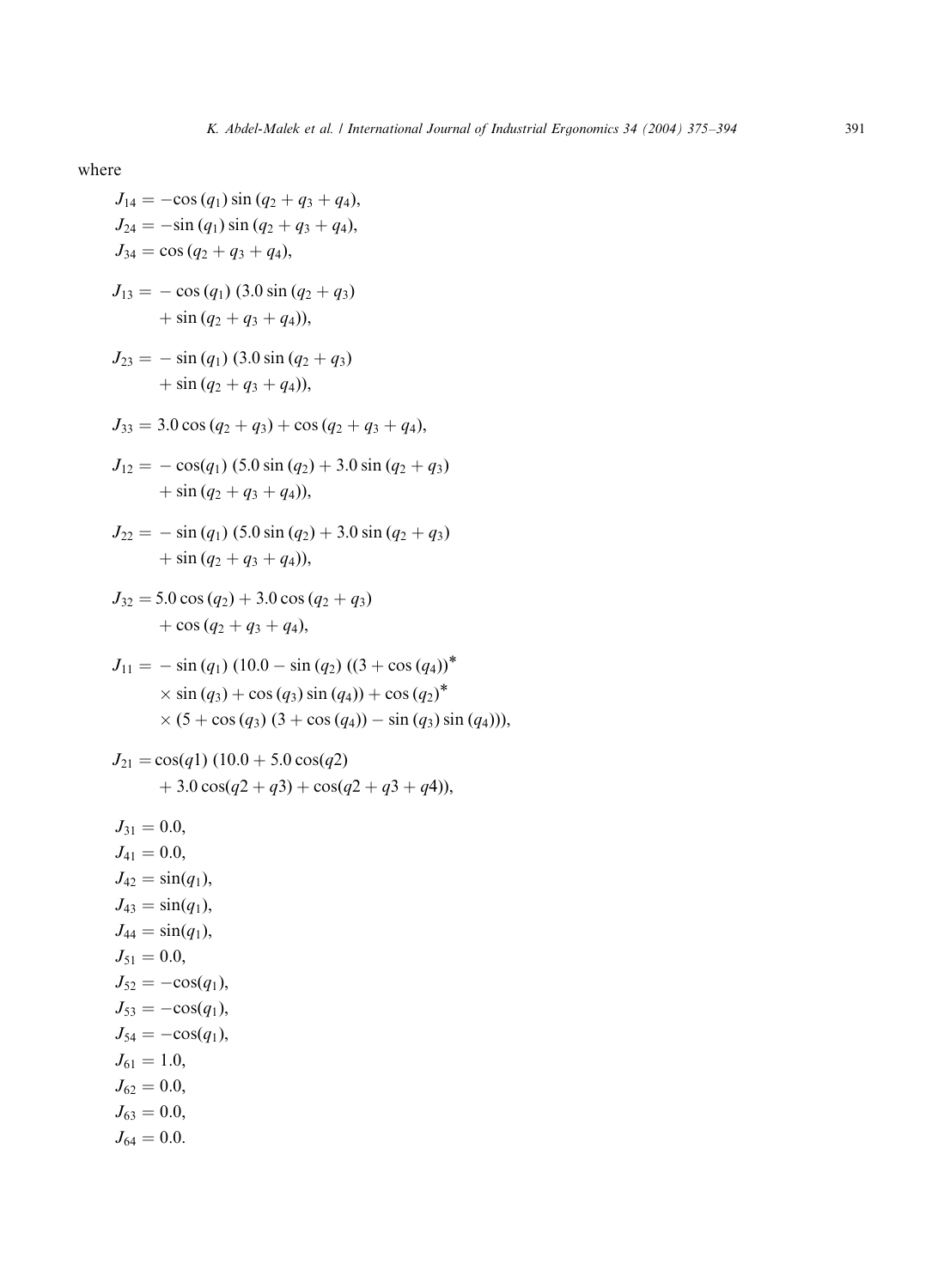

Fig. 17. The initial and final position of the workspace.

For the given target point at  $P(30,30,10)$  and a given force vector at the foot of  $F(1, 1, 1, 1, 1, 1)$ , we implement the proposed method. The iterative optimization algorithm yields the coordinates of the hip at  $(22.6, 20.6, 1.25)$  with the following orientation angles  $(2.76, -3.14, -3.14)$  (units in radians). The corresponding posture for minimum torque on all joints is when

 $q_1 = 2.3284$ ;  $q_2 = 2.2723$  $q_3 = 0.3451$ ,  $q_4 = 1.0154.$ 

The initial and final positions of the workspace envelope are shown in Fig. 17.

## 10. Conclusions

Ergonomic design has depended upon trial and error and vastly on empirical data, whereby experience and rules of thumb are used. Nevertheless, it is widely understood that ergonomic design is indeed an optimization problem with many parameters. This paper presents a mathematical approach to ergonomic design using well-established methods in optimization and workspace analysis.

It was shown that the workspace envelope of any human limbis rigorously identified using criteria developed from the row rank deficiency of the Jacobian, while taking into consideration ranges of motion. These ranges are imposed in terms of inequality constraints that are converted into equality constraints. The boundary surfaces/curves are determined in closed form and readily visualized. Boundary surface patches (or curve segments) were delineated. Placement of a person in the environment is performed by driving the workspace towards the target points using the cost function and subject to a set of constraints. The result is an ability to visualize the limb's workspace envelope in 3D and to mathematically explore operations that can be conducted on this workspace.

Because of the closed-form nature of these surfaces, it was shown that an ergonomic design is achieved based on a cost function and constraints defined by the user. For example, if the objective is to have the arm reach all points in the workspace, then the distance function to target points can be used. If the goal is to place the human such that he/she can reach a number of points while minimizing stress on each joint, a different cost function is imposed. The result is a placement of the workspace envelope (and hence the human) such that the cost function is optimized.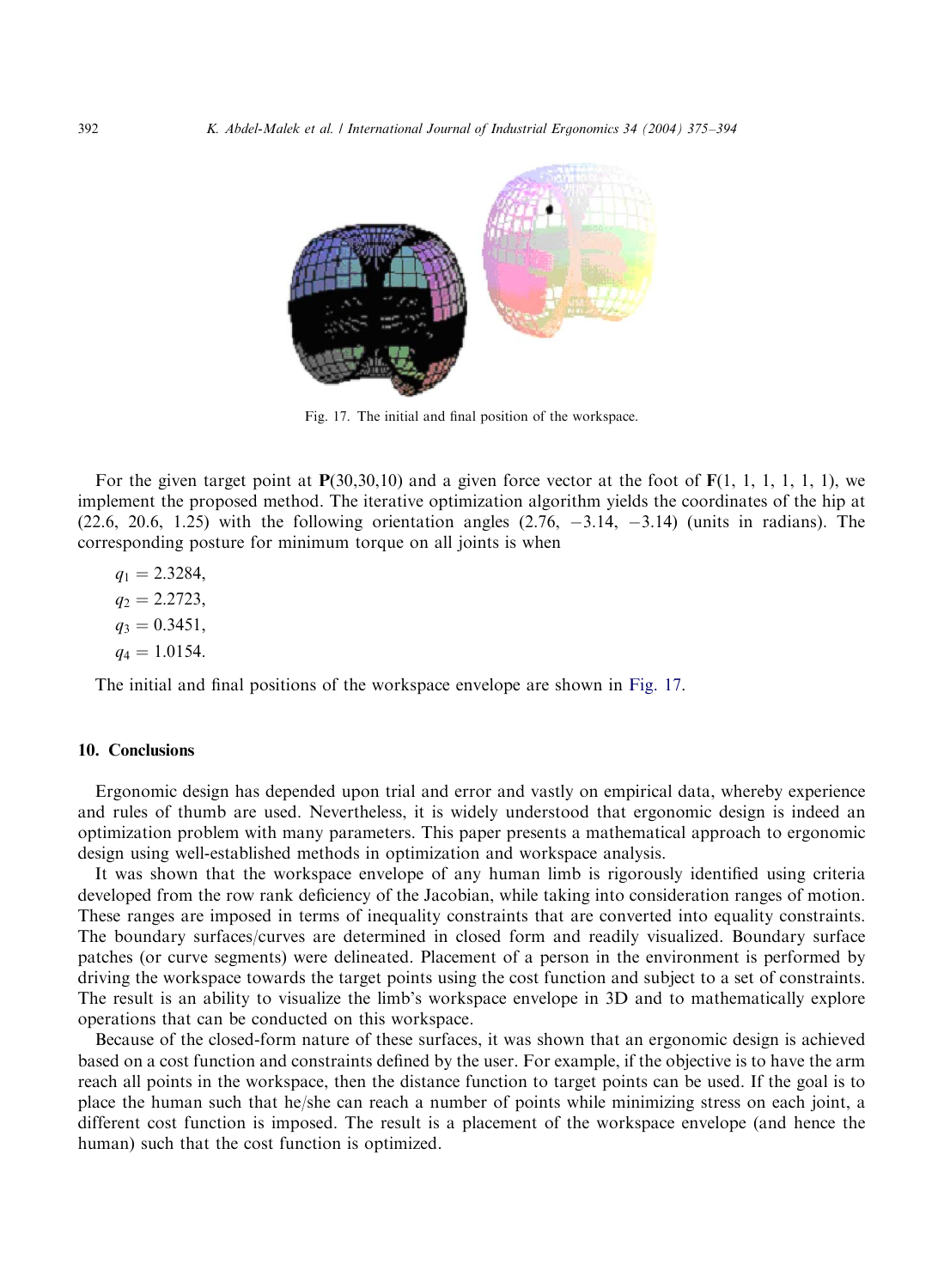The motivation for such work stems from a need for accurately designing furniture, workstations, assembly lines, vehicle interiors, and general ergonomic workspaces. Whether for the design of control rooms, the placement of instrumentation and gauges, or for the design of furniture, this method will yield accurate mathematically-based results.

The potential for this work to play a key role in other fields is relevant. Future implementation of this work is aimed at designing the workspace to minimize repetitive motions that may over time lead to injuries, and to place humans while minimizing low back pain. This group is currently developing analytic models of such cost functions. The formulation developed herein was illustrated through examples of the upper and lower extremities with various cost functions.

# Appendix A. Parameterization

A convenient parameterization of constraints imposed on q was presented such that joint inequality constraints  $q_i^{\text{L}} \leq q_i \leq q_i^{\text{U}}$  are given by

$$
\mathbf{q}(\lambda) = (\mathbf{q}^{\mathrm{U}} + \mathbf{q}^{\mathrm{L}})/2 + [(\mathbf{q}^{\mathrm{U}} - \mathbf{q}^{\mathrm{L}})/2]\sin \lambda, \tag{A.1}
$$

where  $\mathbf{q}^{\text{U}} = [q_1^{\text{U}}, \dots, q_n^{\text{U}}]^{\text{T}}$  and  $\mathbf{q}^{\text{L}} = [q_1^{\text{L}}, \dots, q_1^{\text{L}}]^{\text{T}}$  are the upper and lower joint limits, respectively, and  $\lambda = [\lambda_1, \dots, \lambda_n]^T$  are the new variables that have been introduced by adding as many equations as the number of variables without reducing the dimensionality of the problem  $(\lambda)$  are usually called slack variables in the field of optimization).

# Appendix B. Type II singular sets

$$
\mathbf{s}_8 = \{q_1 = q_1^L, q_2 = q_2^U, q_5 = 0\},
$$
  
\n
$$
\mathbf{s}_9 = \{q_1 = q_1^U, q_2 = q_2^L, q_5 = 0\},
$$
  
\n
$$
\mathbf{s}_{10} = \{q_1 = q_1^U, q_2 = q_2^U, q_5 = 0\},
$$
  
\n
$$
\mathbf{s}_{11} = \{q_1 = q_1^L, q_3 = q_3^L, q_5 = 0\},
$$
  
\n
$$
\mathbf{s}_{12} = \{q_1 = q_1^U, q_3 = q_3^L, q_5 = 0\},
$$
  
\n
$$
\mathbf{s}_{13} = \{q_1 = q_1^L, q_4 = q_4^L, q_5 = 0\},
$$
  
\n
$$
\mathbf{s}_{14} = \{q_1 = q_1^U, q_4 = q_4^U, q_5 = 0\},
$$
  
\n
$$
\mathbf{s}_{15} = \{q_1 = q_1^U, q_4 = q_4^U, q_5 = 0\},
$$
  
\n
$$
\mathbf{s}_{16} = \{q_1 = q_1^U, q_4 = q_4^U, q_5 = 0\},
$$
  
\n
$$
\mathbf{s}_{17} = \{q_2 = q_2^L, q_3 = q_3^L, q_4 = 0\},
$$
  
\n
$$
\mathbf{s}_{18} = \{q_2 = q_2^U, q_3 = q_3^U, q_4 = 0\},
$$
  
\n
$$
\mathbf{s}_{20} = \{q_2 = q_2^U, q_3 = q_3^U, q_4 = 0\},
$$
  
\n
$$
\mathbf{s}_{20} = \{q_2 = q_2^U, q_3 = q_3^U, q_4 = 0\},
$$
  
\n
$$
\mathbf{s}_{21} = \{q_2 = q_2^L, q_4 = q_4^L, q_5 = 0\},
$$